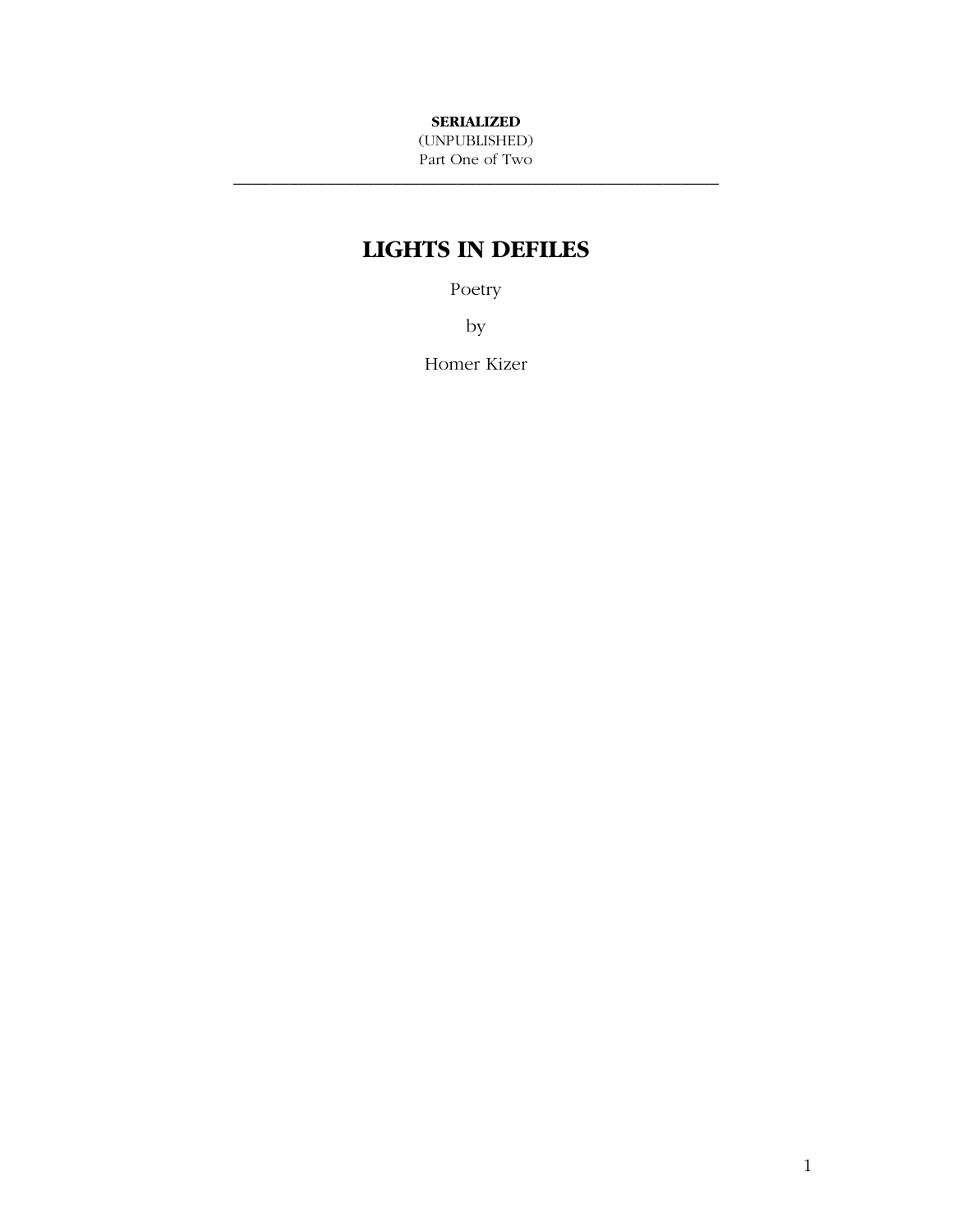the critic—

over half-frame glasses the professor said, readers need a key to understand your images of rifle & Bible

he said he understood them but I know he doesn't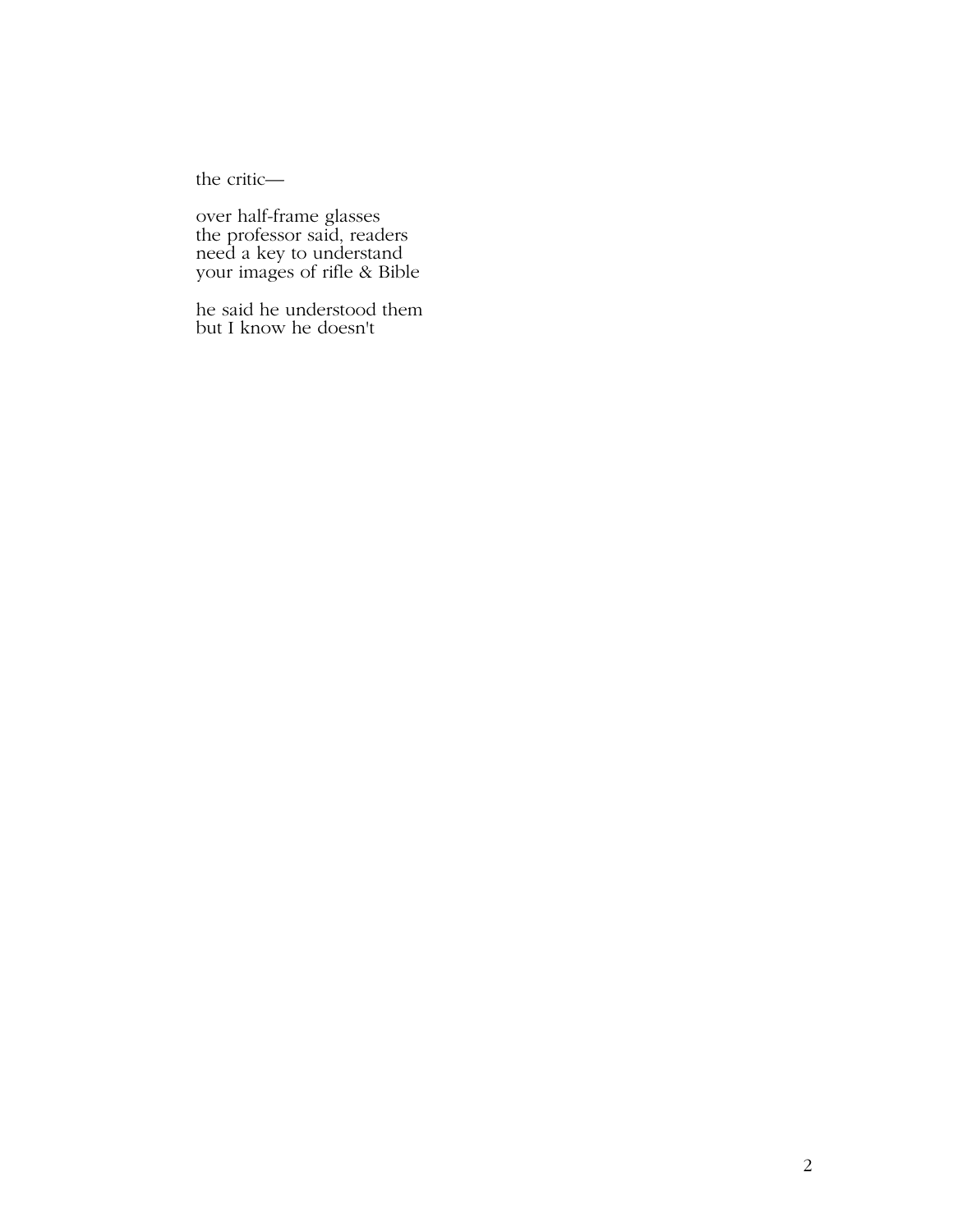## **section one**

change—

what happens if, the child asked, when you're baptized they hold you under too long? will you become a fish?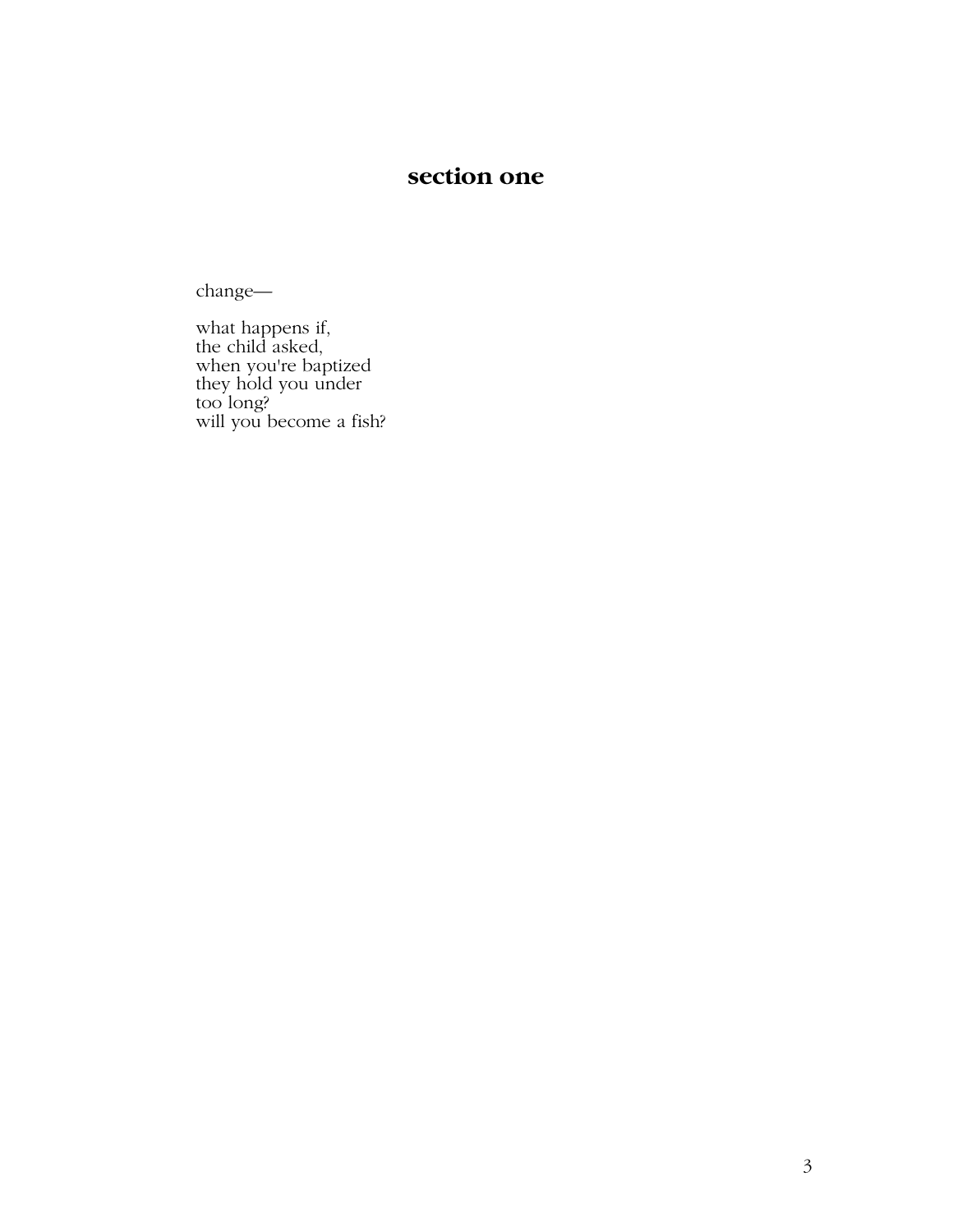Wrong Side of the Mississippi—

applied for jobs, Maine to Oregon not one interview, but both PCC & SIC offered an English course to teach this new millennium if I could be in Kentucky Southern Illinois before the new semester began

*yesterday's laundry almost dry hangs dripping in slant rain* 

I loaded texts & clothes, a rifle & a dog into a high-mileage Mercury leaving Idaho where I didn't really want to be, but was 'cause I owned a house I drove 26 hours straight to where I bought five acres in the Shawnee

#### *hard rain slowed only long enough for flash flooding to retreat*

needing a roof, a stool, a shower, I bought a trailer—two bedrooms & a bath, well used (five ninety-five delivered, another hundred for license & title: I became trailer trash when I threw a broken washing machine out the back door) setting a power pole with weatherhead & breaker box cost my last five hundred

#### *in some distant city a poet drinks with friends*, *but here it's raining & I haven't money to gravel a muddy lane*

I replaced a broken living room window with sheet steel through which stovepipe bends upward: the stove I could afford is too small to hold fire all night so before dawn I rise to stoke gray coals with oak & sassafras

*rain slaps the thin skin separating me from lightning shivers* 

the only TV station preaches Christ to the converted but not the Christ who said His soul must die—and was dead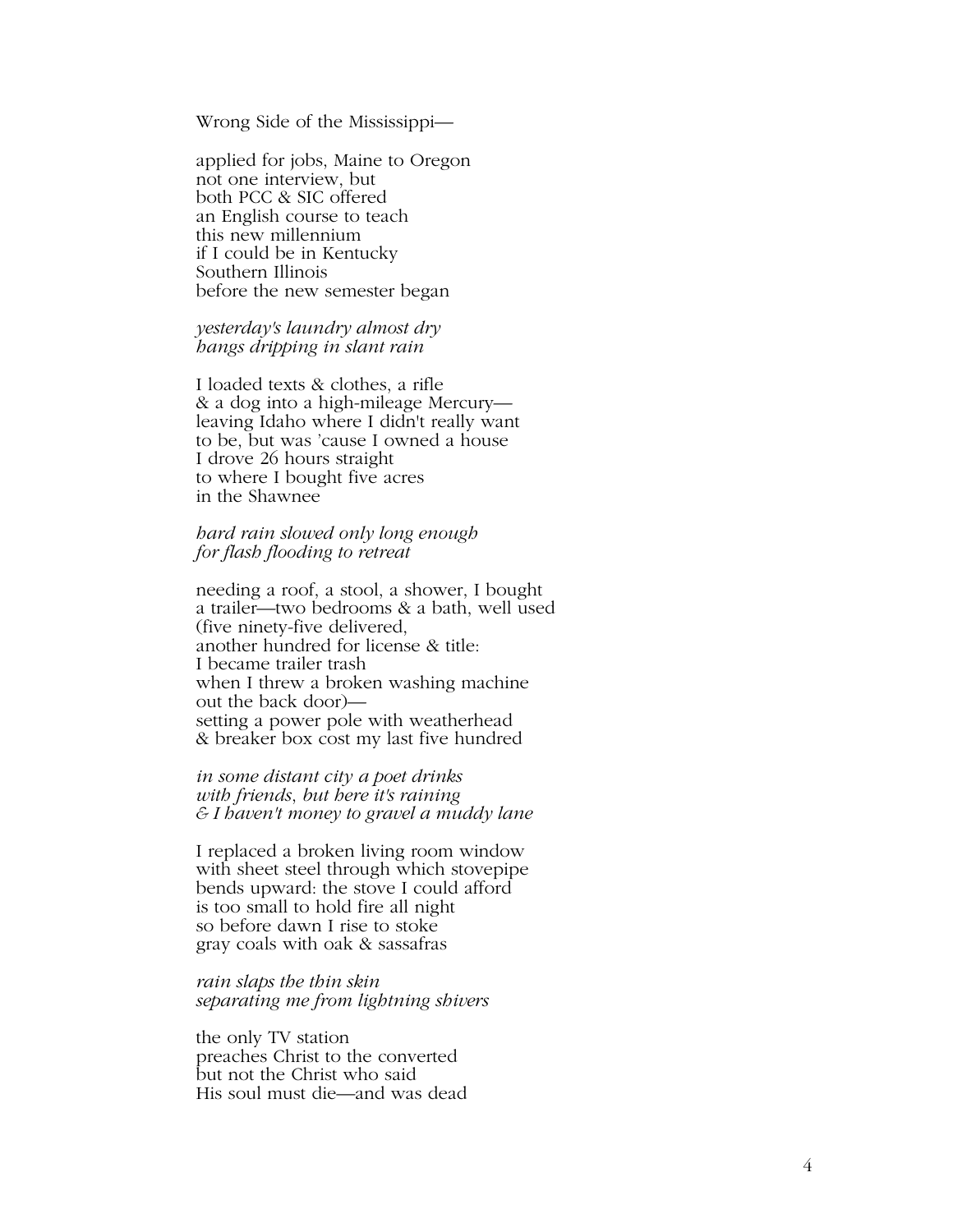three days & three nights how long it has rained without tears becoming roses along this trail of displacement

*clothes hang over the tub hopefully they'll dry before I wear them* 

in the morning, I'll track mud into a classroom where students will struggle agreement from verbs well used by poets sleeping off hangovers in Chicago lofts, warm & dry downstate tears don't fall for gay lovers but for immortal souls dead as last spring's flowers wilted into mud

*creeks swollen by muddy runoff carry weed seeds across flooded rows of Roundup Ready beans newly planted but now needing an additional spraying before September combines separate good seed from chaff*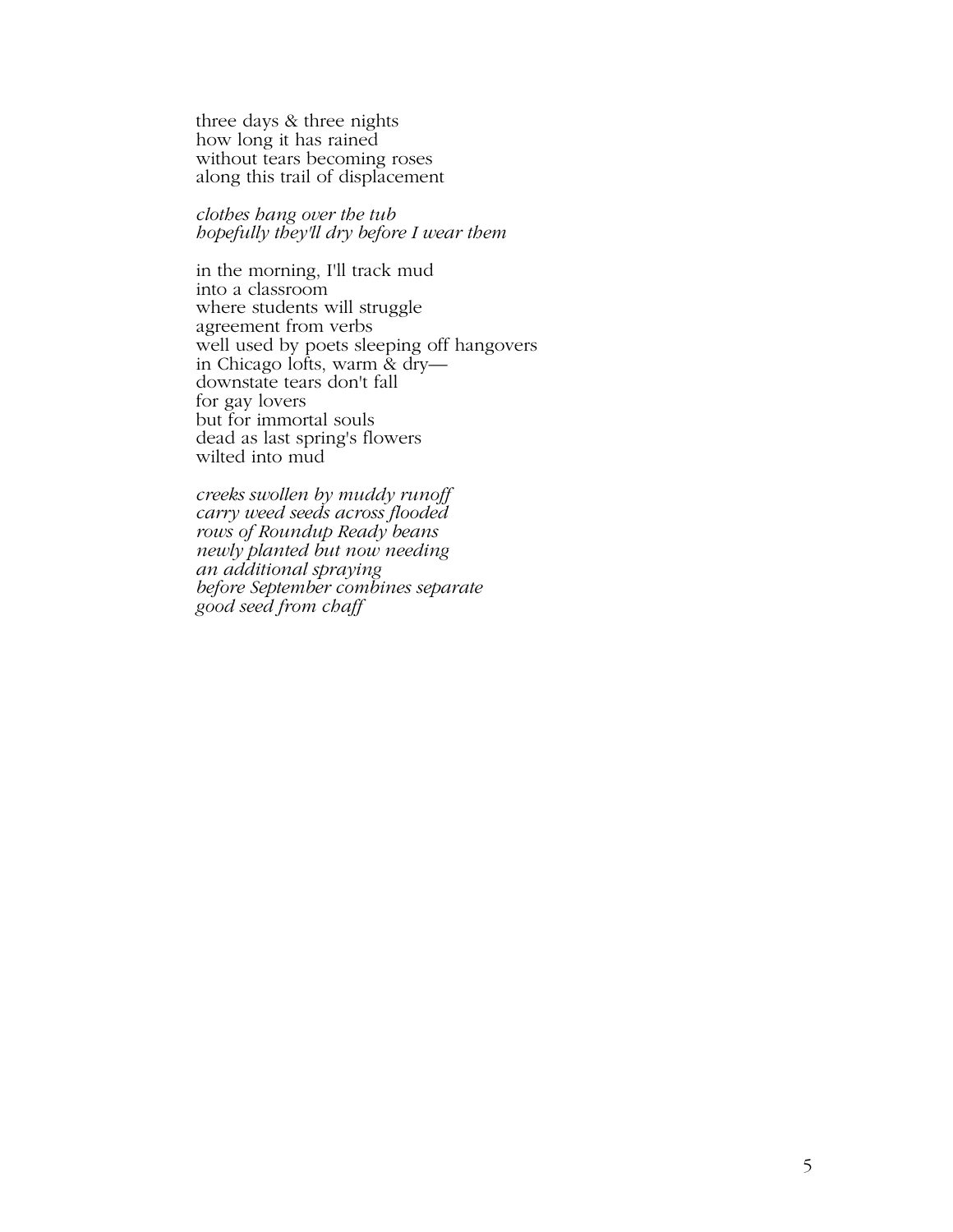August 2001—

should be on Kodiak putting up winter salmon harvesting early deer but I'm here in the Shawnee feeling for swollen ticks petting three bird dogs that won't hunt again this year—

with syllabi to write & written answers to supply for a newsletter interview with estimates to calculate for a Trail of Tears monument & a wannigan to build before frost gilds leaves I write about snow & sled dogs remembering as best I can the slant of the weak sun as lead dogs lead & wheel dogs pull—

I apply for a January residency in Sitka where the last Tlingit hunting dog was found castrated the knifework preformed by a vet from Outside.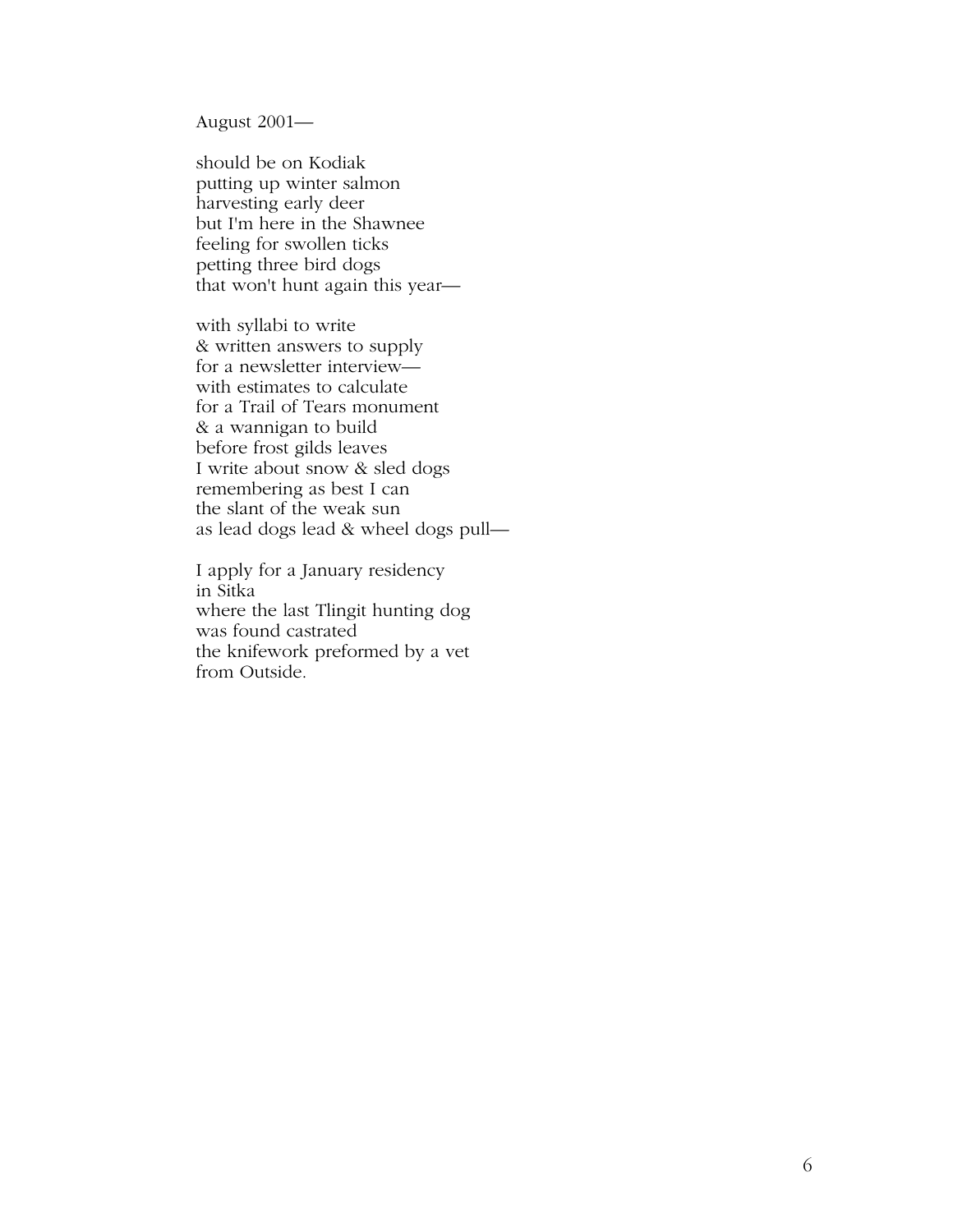#### A YEAR SINCE I FISHED

here on the American River, my steps parallel brown bear tracks sharp in snow draped over brown tussocks shaped like bears. Curled yellow

leaves, narrow as fangs, cling to gray willows; pale red hips hang on rose brambles beside the redblack carcasses of calico chums. Breaking

water, a bright silver jumps, cartwheels twice while gulls pace the black gravel beach—I add a tippet to my leader, knot on a globug, egg with a flame spot.

Downstream, eagles perched in a cottonwood watch one gull attack another. Another silver jumps, jumps again, splashing both gulls. A pair of mallards sails overhead

seconds after a shotgun blast. Hunters. Sometimes in the river quiet, I forget I'm minutes from town, minutes from home as the placid drift carries my yarn

fly towards the tailout; it looks real. It might be. A green flash. I'm into to a big Dolly that wants to slug it out, strength against strength, felt through

the bent glass, unequal adversaries joined by an invisible strand…maligned as egg-suckin', fry-gobblin' predators, Dolly Varden aren't reared in concrete

pens; they aren't culled by hatcherymen. They're wild & free & survivors, who have slipped by seals & seiners— I grab this Dolly by his tail, lift him

from the river. A long brick with metallic green back & sides, peppered with red dots, a gray belly singed orange, he's a world record, really is. I admire him, but

I crush his skull with a stone.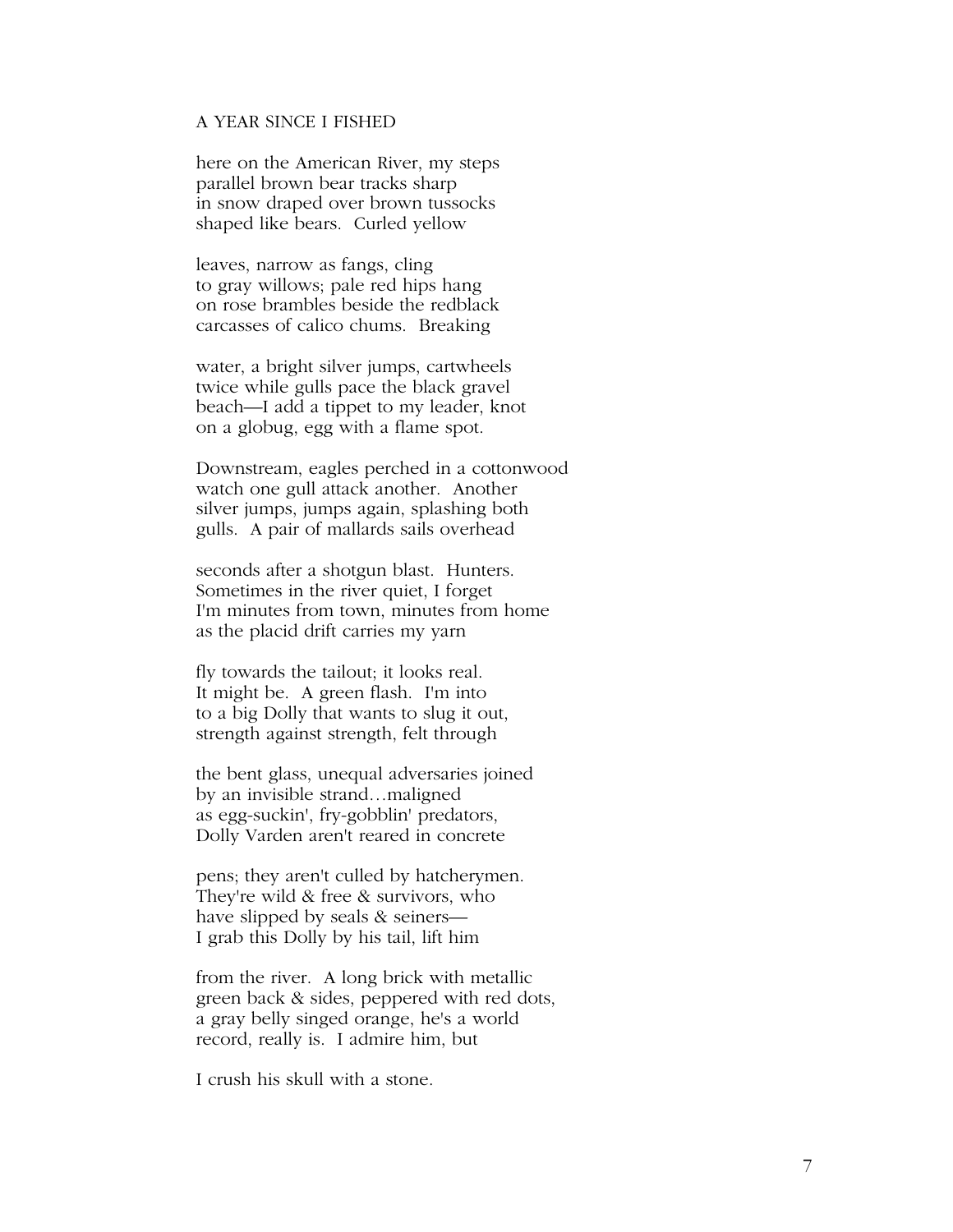## A VIEW CAMERA—

where fishermen cast flaming orange lures below the silver bridge an eight-by-ten negative might capture a moment of yellow shimmers as breeze rustled cottonwoods lean over the Clearwater rippled & sparkling in late October sun but nothing will ever again capture passing steelhead, rainbowed heavy with spawn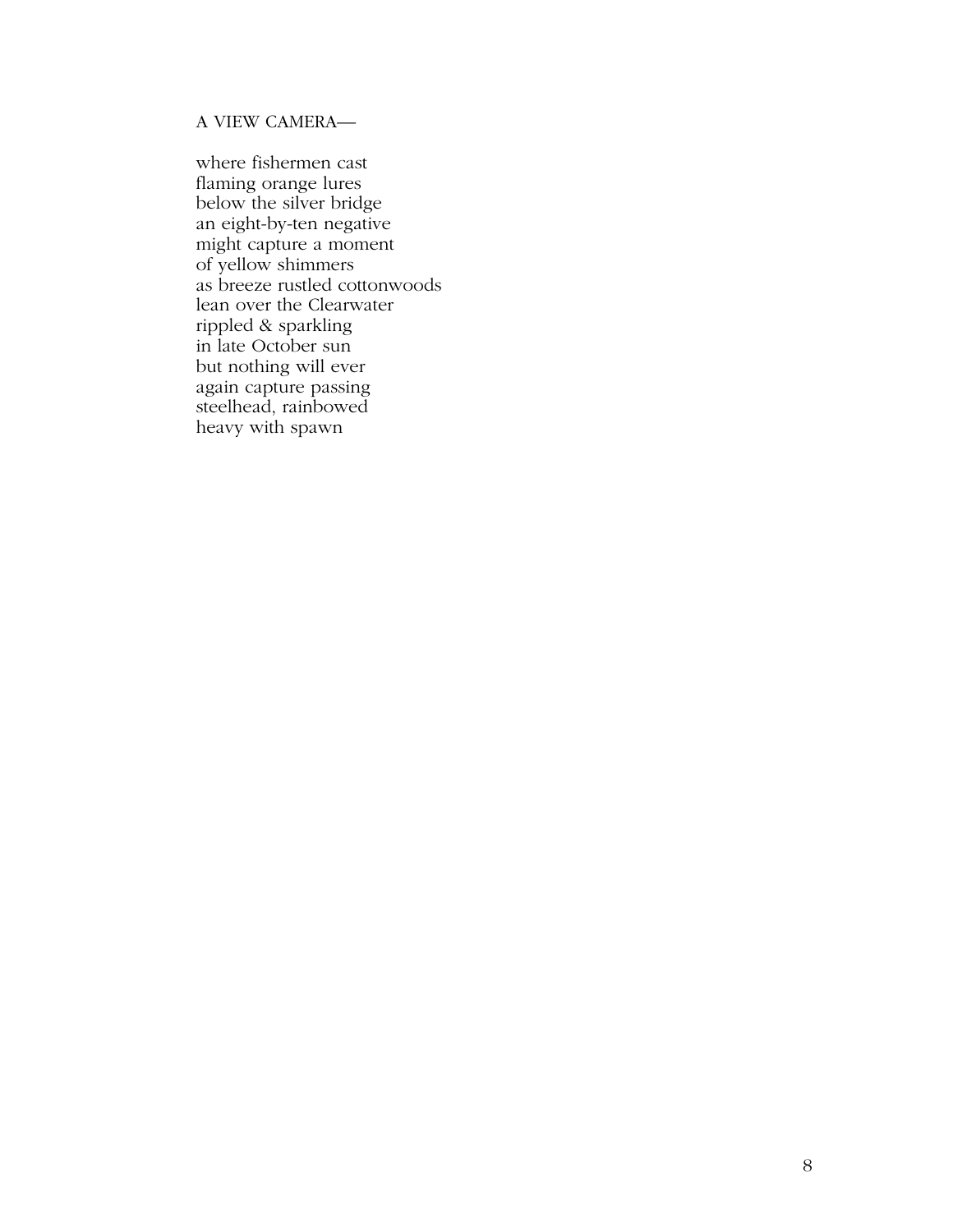needing a roadmap—

in the late October chill fishermen bundled in thinsulate & goretex, rods in hand, stalk steelhead as they walk along the highway troubling my dogs

today they're fishing for real they can keep hatchery fish if the sweet river scent of their ancestors' Clearwater remains scribed in small memories

but all today's returnees remember is the diesel fumes of trucking & being trucked around dams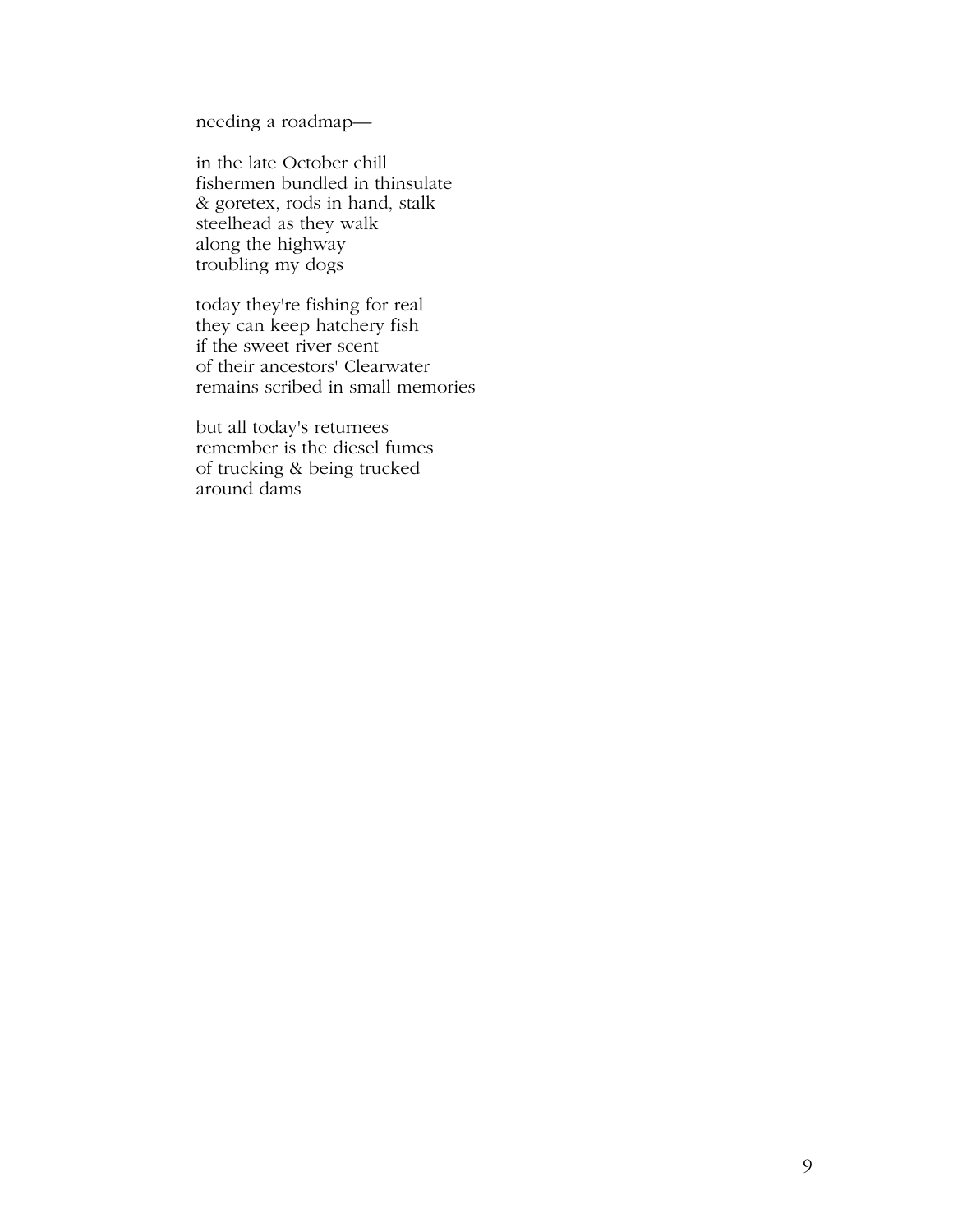saving salmon—

should Lower Snake River dams be breached the question under discussion everyone has an opinion if runs are lost they can't be replaced with fish that hatch closer to the sea but does it matter if we lose a run or a river as long as we appear to be protecting predator & prey with our legal mumbojumbo & lots of campaign contributions—

river eddies circle around letting fish rest before having to again swim hard against a relentless current that will sweep them into spindrift where raccoons gnaw sore flanks savoring the last morsel of life—

to return a river to what it was is a task worthy of God:

who will kill the last walleye of the millions now in the Columbia

who will send terns on to Alaska & not let them stop for endangered fry

who will truck wheat now barged to seaports what about the pulp & lumber

who will build the coal-fired power plants needed to replace the kilowatts we'll lose

who will drill the deep wells needed to replace lost irrigation

then what will we do with the millions of tons of silt…saving salmon sounds so easy just blow the damn dams as if it's an either/or choice as if the salmon had a choice of whether to spawn again of course they'd want to if they could.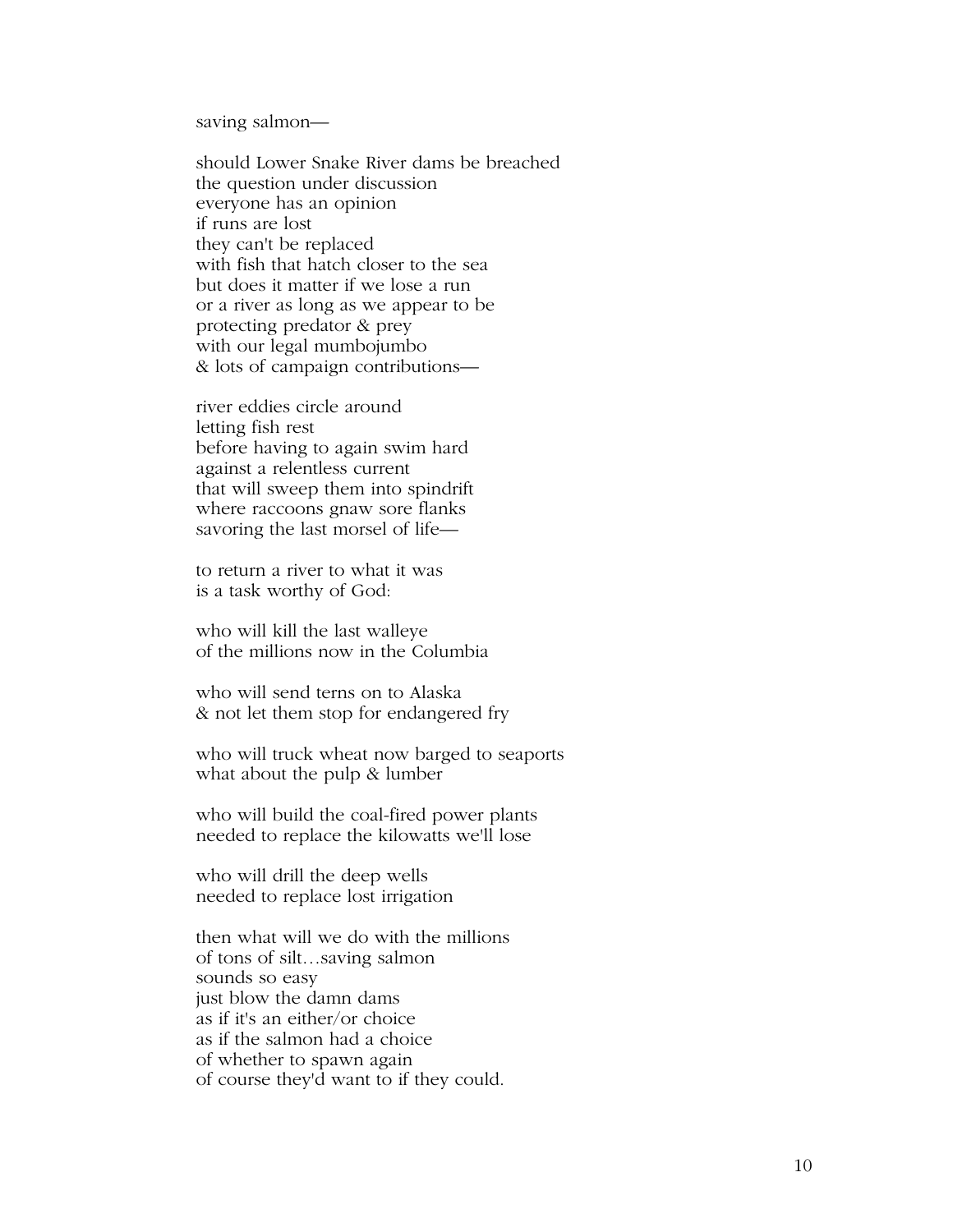migration—

when Lewis & Clark asked Lemhi-Shosone about the great sea, even in Montana Natives knew it took fifteen days from the Clearwater to the Pacific exactly how long it took smolt to make their downstream migration till the dam era turned the once mighty Columbia into a stepped lake now, on the eve of the bicentennial it takes fifty-five days for smolts to hitchhike to salt water but the greater problem might be the lack of lampreys that also migrated with salmon & steelhead

eels floated higher in the water column & were the favored prey

but no biologist listened to Native stories about eels--

instead they relied upon the Great Lakes model poisoning & trapping eels till they have about killed Idaho's salmon runs

since few eels now return to river of the Nez Perce even the old men have forgotten the story of how Eel won his teeth after losing at bones making all of us the greater losers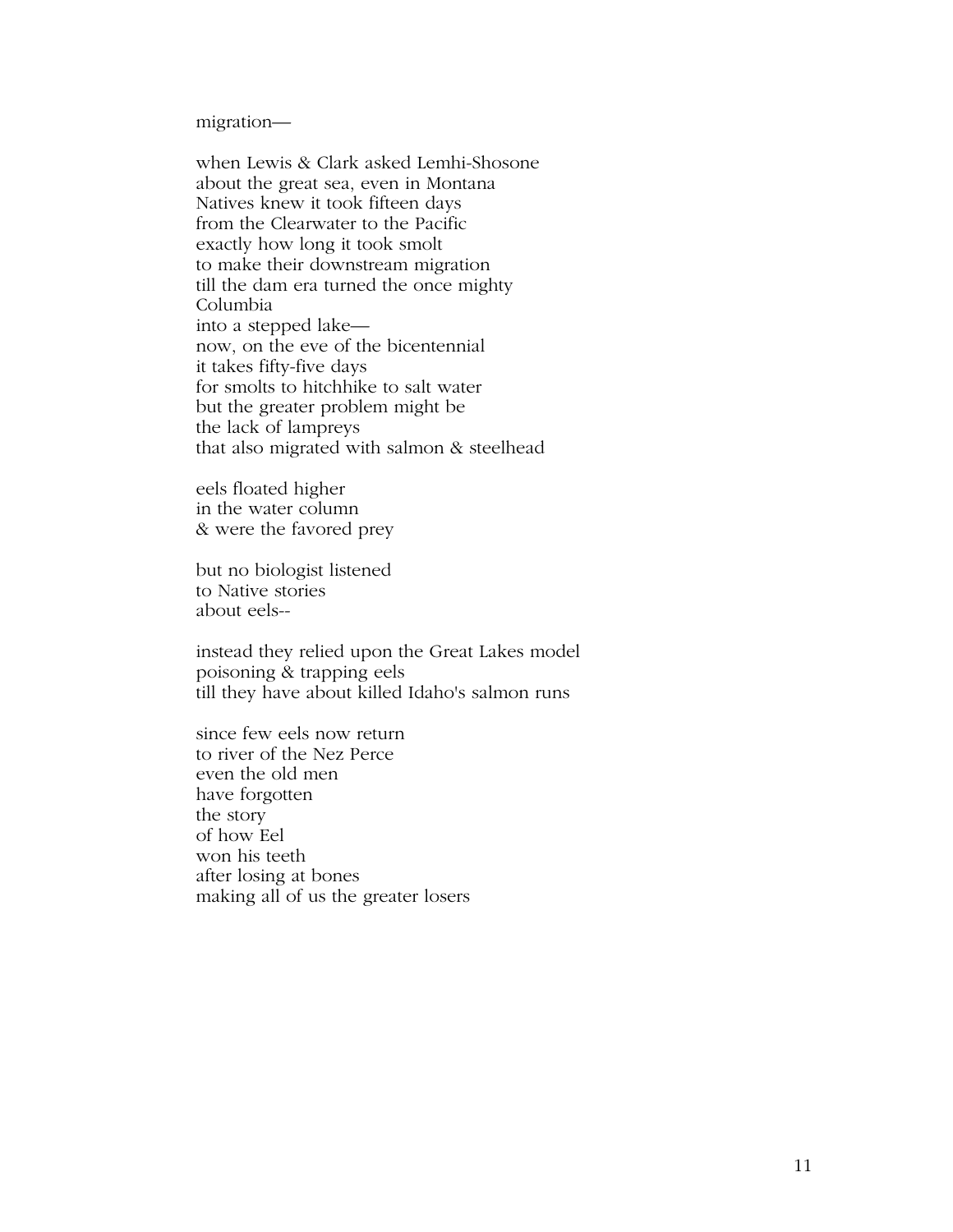#### *"PRIVATE PROPERTY"*

slipping past my gate apparently believing they were protected by their Oregon plates two steelhead fishermen polarized lenses down stood beside the sign & studied the run looking for fish that returned before a gauntlet of dams & turbines constricted the Columbia the Snake the North Fork— I would've asked if they could read but not enough fish get permission to trespass to wet a line so sure enough when they saw no shadows of a returning run they returned to the highway & headed farther upstream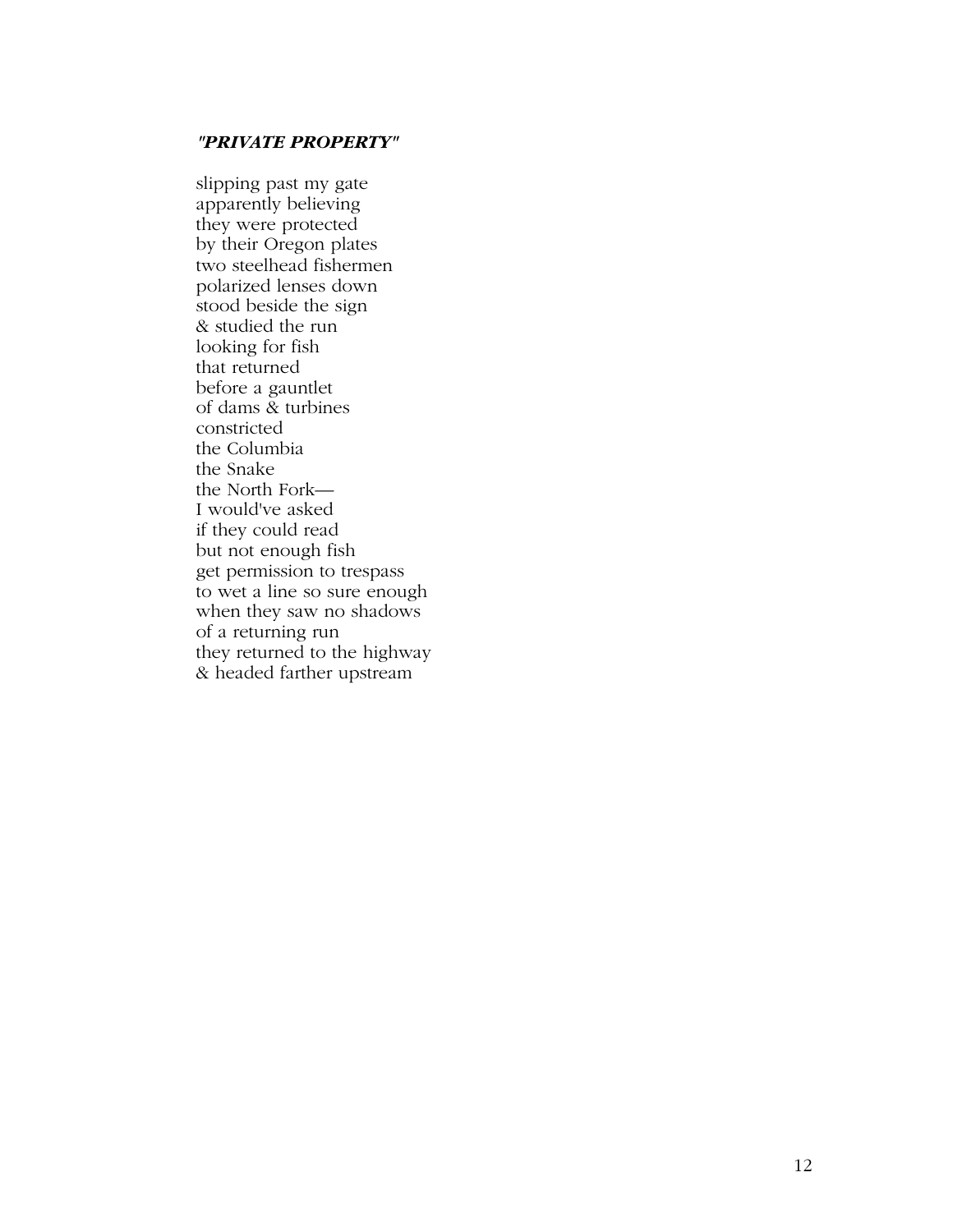### THE HATCHERY AT BONNEVILLE

Kings bang bloody snouts against weir gates that block natal gravel spawners not needed, dipped from pools, stacked like cordwood, are left in the sun while their buyer drinks beer with the driver of a Peterbuilt.

I migrated to the Aleutians and returned to ram a Peterbuilt not far from Bonneville she was with me, Unalaska to Sand Point, Mintrofinia, Chignik, Kodiak, Homer, then the accident, ten months in the hospital, learning to walk again and walking out after twenty years, after the insurance settlement.

Standing by the gate, I bang my nose against the chain link…gulls peck at empty eyesockets, bleeding gills, mute on dead survivors, each one of ten thousand eggs laid

as I too watch their buyer drink beer.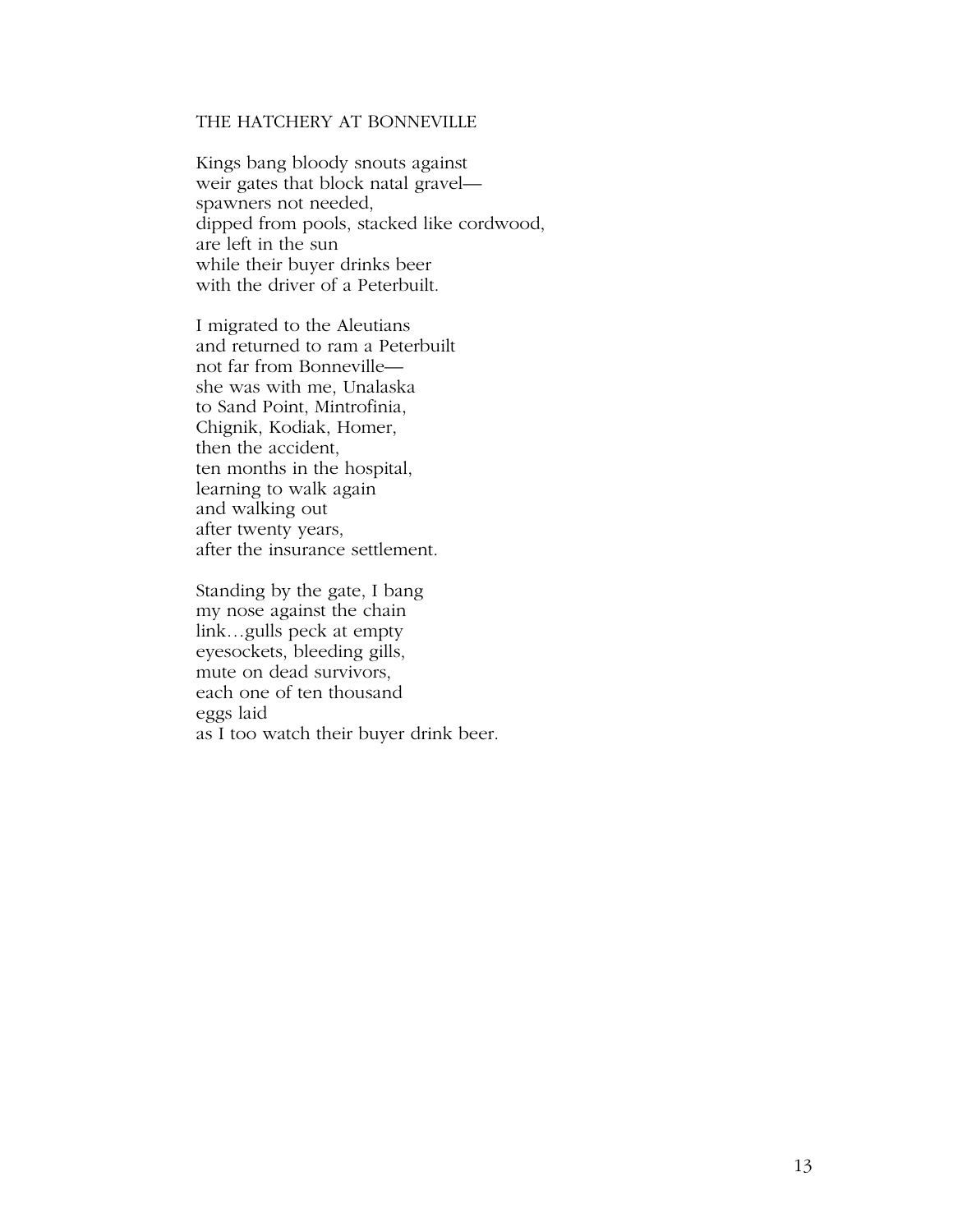#### COOK INLET 1987

Early reds are about here a record year the payoff year we'll all get well.

Nets hung skiffs scrubbed winches on boom trucks greased we're ready for the run, I'm on the beach at mile 131 taking pictures of setnetters

the sunset and that tanker ten miles offshore a speck against Mt. Redoubt, the *Glacier Bay* sails north loaded with North Slope crude.

Hours later tide ebbing the tanker dropping anchor reports a jolt a second jolt and trailing oil.

Drifters and setnetters begin calling, "Is that oil in the East Rip? how far south? west? out to Kalgin yet? anyone flown it? it's big you say? bigger that reported? 50,000 gallons? lots more?"

The quiet surf drags tinkling stones down the beach while oil pools into long slicks thick as old cow manure suspends and splits sending offshoots ashore.

Anchorage attorneys direct a cleanup.

Standing among diapered nets I look north, tarry slicks coming coming coming coming, I can almost see them.

Reds school off Kalgin Island sorting themselves by river, millions and more coming. On shore inspectors sniff and taste

testing for oily salmon. The Coast Guard declares the cleanup a failure takes over hiring fishermen to shovel the shit with backhoes and fish scoopers—

Prudhoe Bay crude doesn't float like oranges, it's not broken up by weather and chemicals contaminate salmon.

For 20 years fishermen attended meetings told experts containment booms won't corral oil in the Inlet's rips that skimmers can't pump shit.

Now scared mad they face closures for oily nets oily decks oily holds taint clean fish yet the salmon are coming, they're almost here.

The run hits, 100,000 a day for three days push into the Kenai swarming past setnetters past sonar counters past dipnetters and lazy belugas.

But reds heading for the Susitna the Kenai the Kasilof must pass through oil as children once past through fire, 100,000 pounds are burned tainted with black specks in their gills.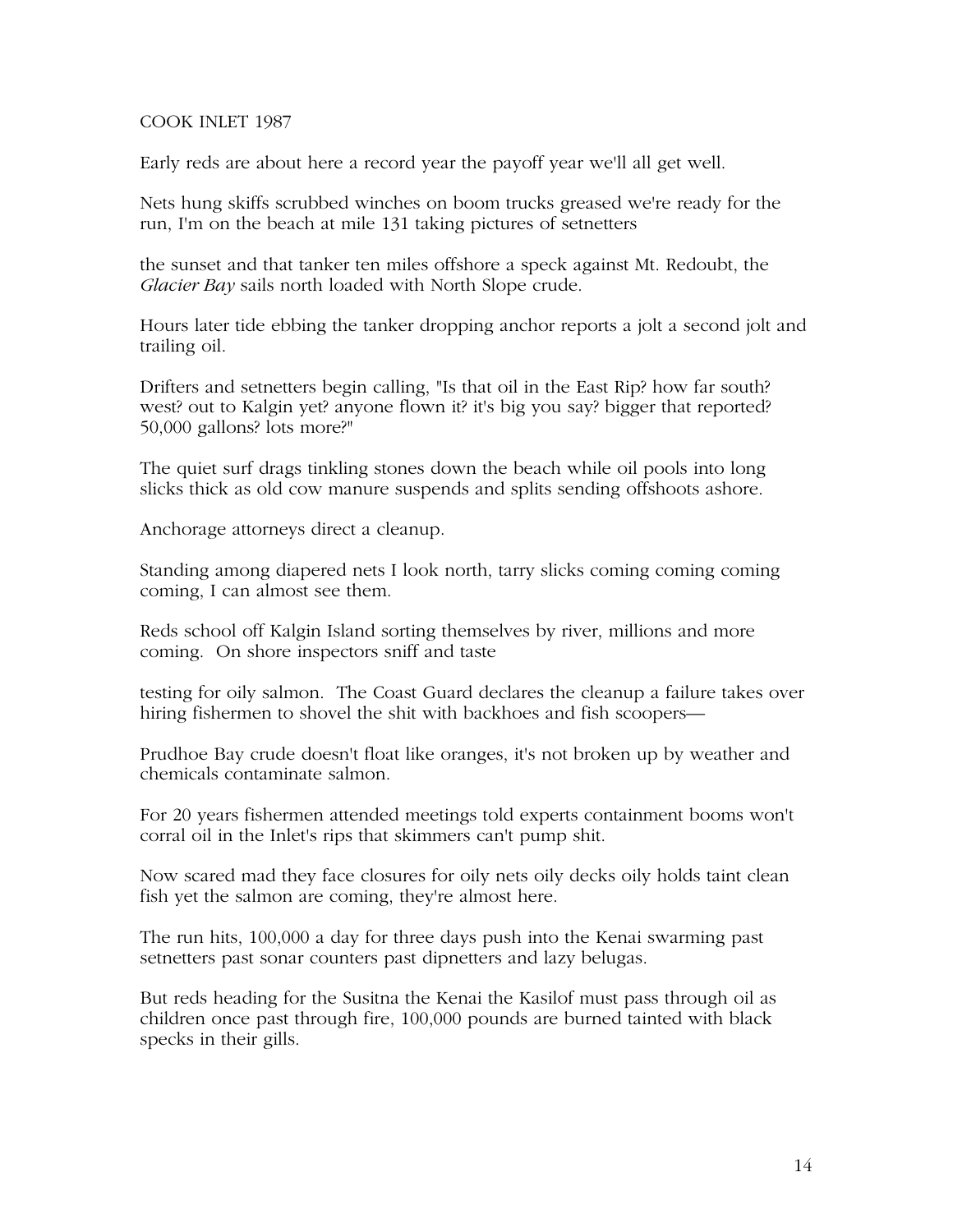The cleanup ends with most of the oil still out there—perhaps the spill will disappear into the flotsam of scholarly footnotes, oily footprints in forgotten books.

On the beach I now take pictures of gulls while fishermen play volleyball over idle gillnets.

The gulls are dead.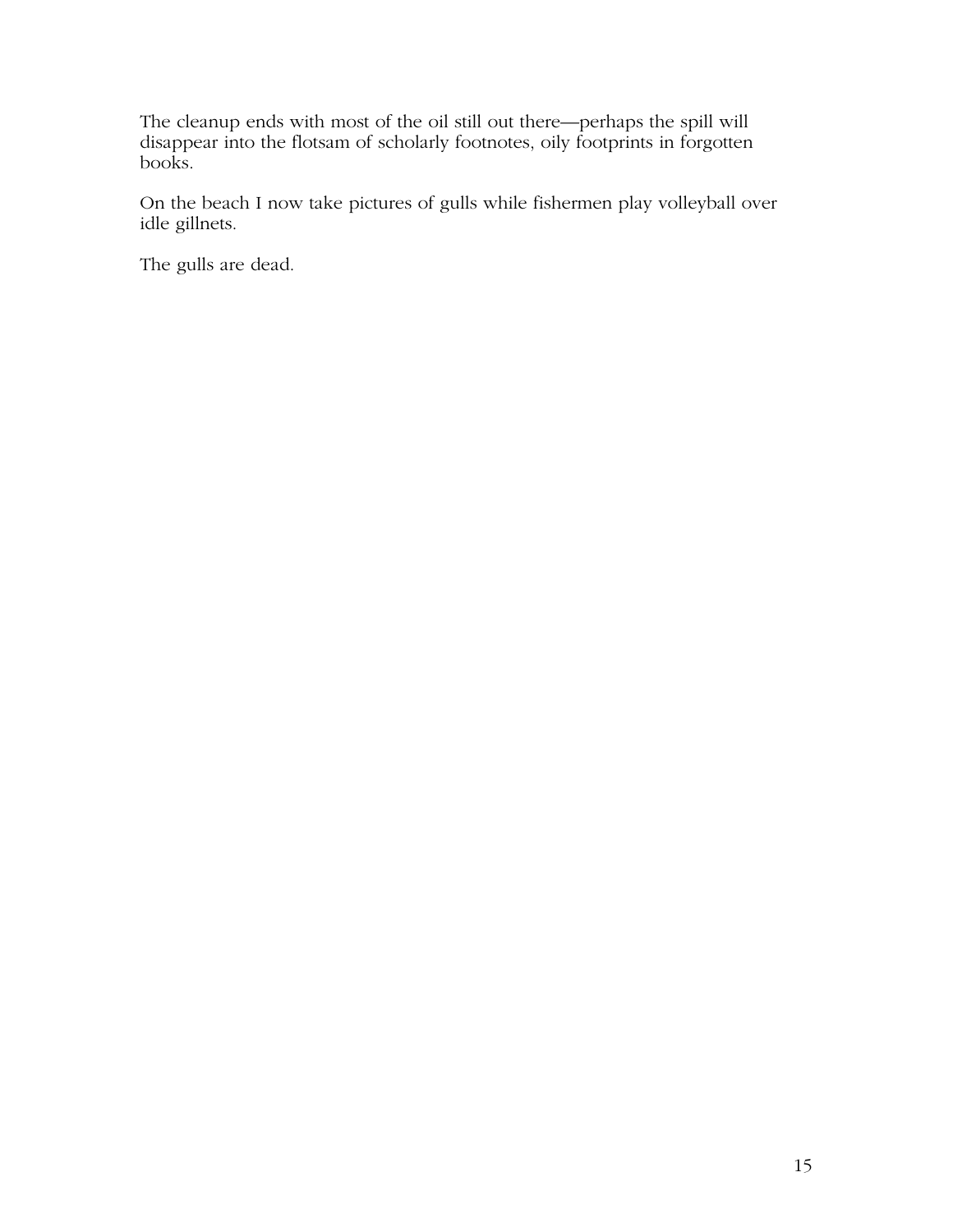#### WHEN APRIL RAINS QUIT

I again climb down the falls behind Rapid Inn where I was once *just another white kid*  & diners watched eels snagged on rocks yellow with pollen—

I wonder why the cafe closed. Did truckers quit stopping when logging shutdown? Did fishermen stop ordering when salmon runs failed? Or did coast-bound traffic become so bad drivers didn't want to get out of line?

Above me, traffic flows like the river this Sabbath morning as I stand remembering that girl I'd liked to have known—

years later, I saw her run across Highway 101. She wore sealskin boots, miniskirt & a T-shirt reading, *Support Limited Entry*, and was gone before I could turn my pickup around.

I wouldn't have known what her T-shirt meant if I hadn't followed salmon north when Limited Entry was a ballot issue— I voted for it.

Doing so meant compromising free market principles, meant I couldn't fish salmon without buying history.

Tumbling over the falls, the high water boils with emptiness as I do the only migrant to have returned from the Bering Sea.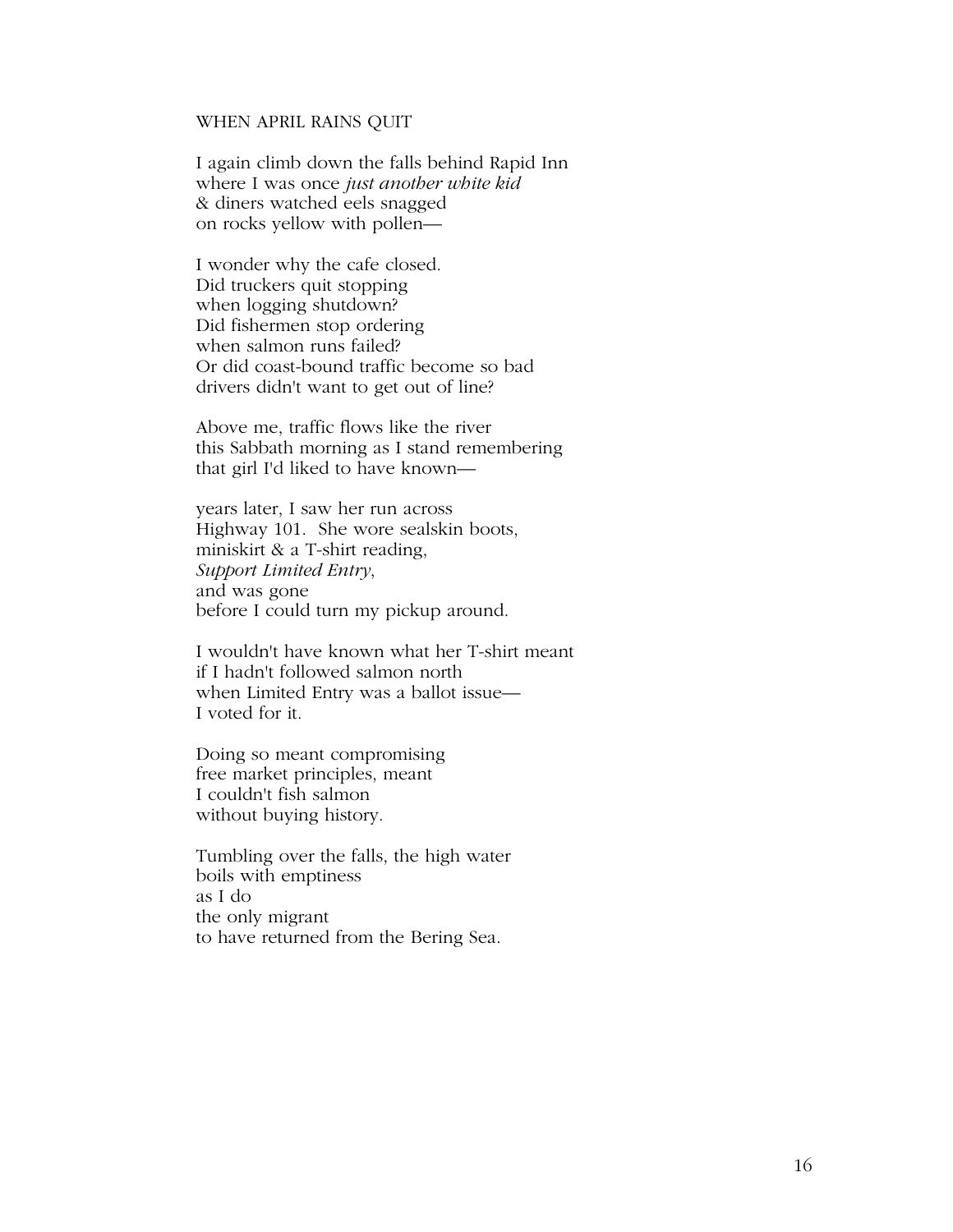#### INHOLDERS

Three shackles of gear and a setnet site, all you need to go fishing, said the logger in yellow tinpants. I borrowed (the night

Kennedy was shot in Los Angeles) in spite of credit rating & no colateral, enough for three shackles of gear and a setnet site.

Hung the web myself, leadline on my right, corks to the left; a snap for buoy & anchor. In yellow tinpants, I borrowed the night,

set anchors for running lines by flashlight during May's low tides, lowest of the year. Three shackles of gear on a setnet site—

yesterday a plane stopped, gave me a fortnight to quit this bight; said it fancy to scare off yellow tinpants. I borrowed the night,

& bucked tides across the Inlet; I'll fight like a salmon (presidents & politics change) for my three shackles of gear and a setnet site, and the yellow tinpants I borrowed that night.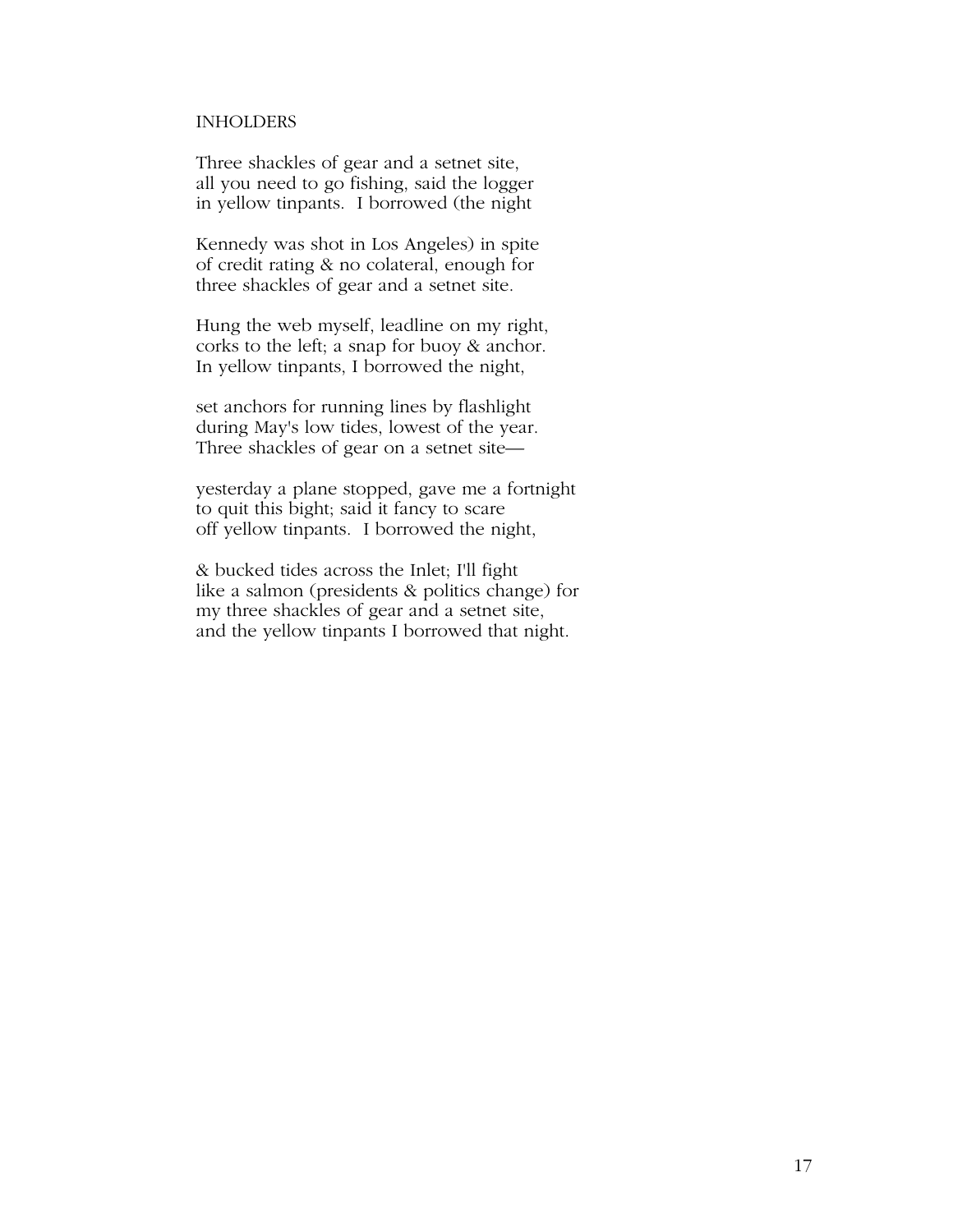#### PASAGSHAK CREEK—

like shimmering tinsel pinks splash up riffles into the first shallow pool pushing a wave like a bore tide before them—

I've come like the bear around the bend to teach my daughter how to catch salmon or rather, how to cast a fly to salmon—

pinks are learner fish: three, four pounds determined fighters strong but runs are short leaps telegraphed not easily spooked nor leader shy they hit green flies till flies fall apart—

shin deep, two steps wide for me, the stream's over her knee boots she's banned from wearing her sister's hip waders she filled them with sand last week so she climbs onto my back—

pinks bump my legs two dozen or more push into the next pool

her rod, a nine weight nine foot boron would've given her a lighter rod if I had one I disliked more she's broken five rods in two years I, one in a lifetime—

clench a green yarn bug to her leader flip it twenty feet forward before the fly drifts a foot I, like that bear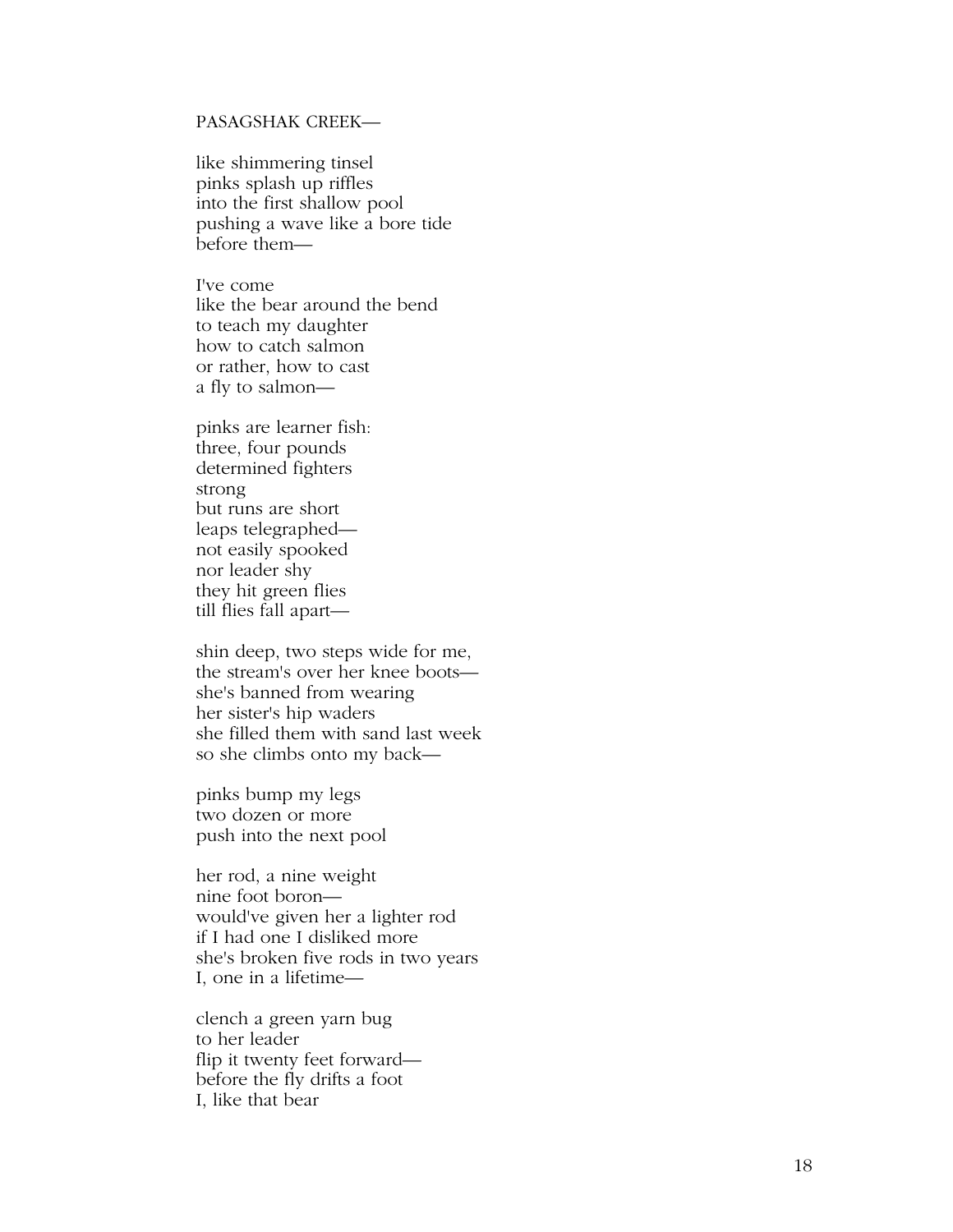biting bellies eating only roe leaving on the bank still flopping pinks for her cub, set the hook the pink shoots upstream a steam torpedo thrashing in the next pool—

how to apply drag puzzles her single action reels don't use slip clutches, fingertips touch rims, feel the years spent feeding, migrating—

"A good fish," I ask "Naa, just a moldy humpy." that returns to the pool as if challenging disrespect she reels fast plants her feet bows her back doubles stiff boron— "Don't horse him so." "But Dad, he'll take my line." "He won't take it all." "He might." I scowl she eases up—

this pink becomes another & another & another each unhooked in shallows to be caught by the bear her cub too full to chase off gulls raven.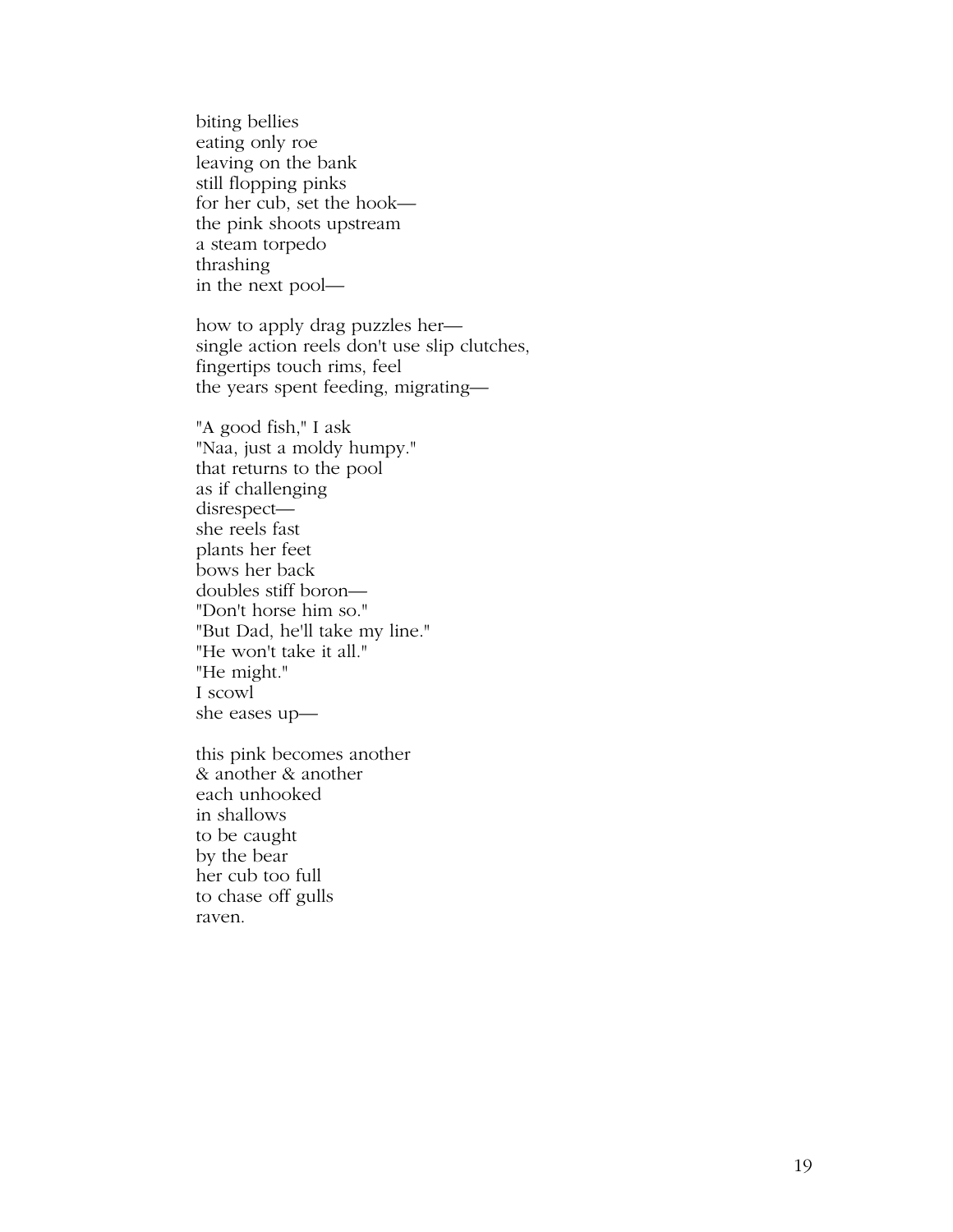#### *ONCORHYNCHUS GORBUSCHA—*

humpies lack mystique: they're not steelhead, Atlantic salmon kings, cohos, fish bragged about they're commercial fodder for seiners setnetters a little salmon determined since first wiggling from natal gravel fry heading to sea any flowing water will support a run determined to return despite international quotas el ninos & leagues of belugas, pengas seals & sea lions determined to escape seine leads shackles of crystal web & tons of cast Pixies determined to reach gravel riffles despite stream flows . . . I once saw one, blinded by gulls crossing a damp lawn, following the flow of a garden hose determined to spawn when even determination can't stop deterioration bellies turn white backs green flesh softens then only bears eagles & cheechakos prey upon them although I saw such fish on ice in a supermarket meat case in Pocatello, Idaho. (and in Paducah, Kentucky)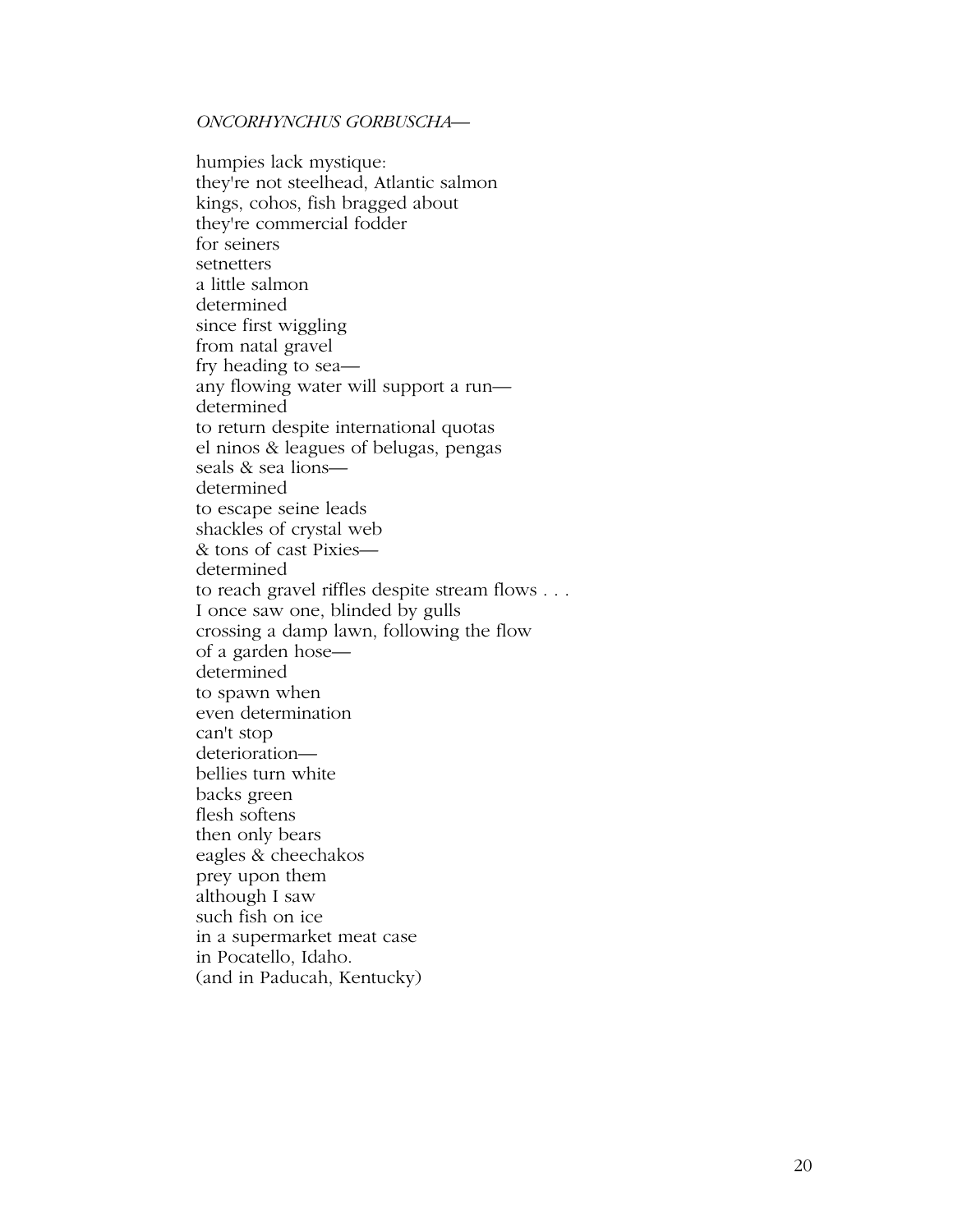#### BARBLESS—

at last night's meeting of discovery I heard bicentennial expectations for the Corps of Discovery soon millions of RVs will swim Hwy 12

I should prepare now catch & release tourism they're calling it but there were objections from environmentalists from folks who like *here* the way it is from the Nez Perce who didn't know they needed discovered & haven't benefited much from contact

but what kind of weirs will stop this migration of these salmon people all sorebacks by the time they get here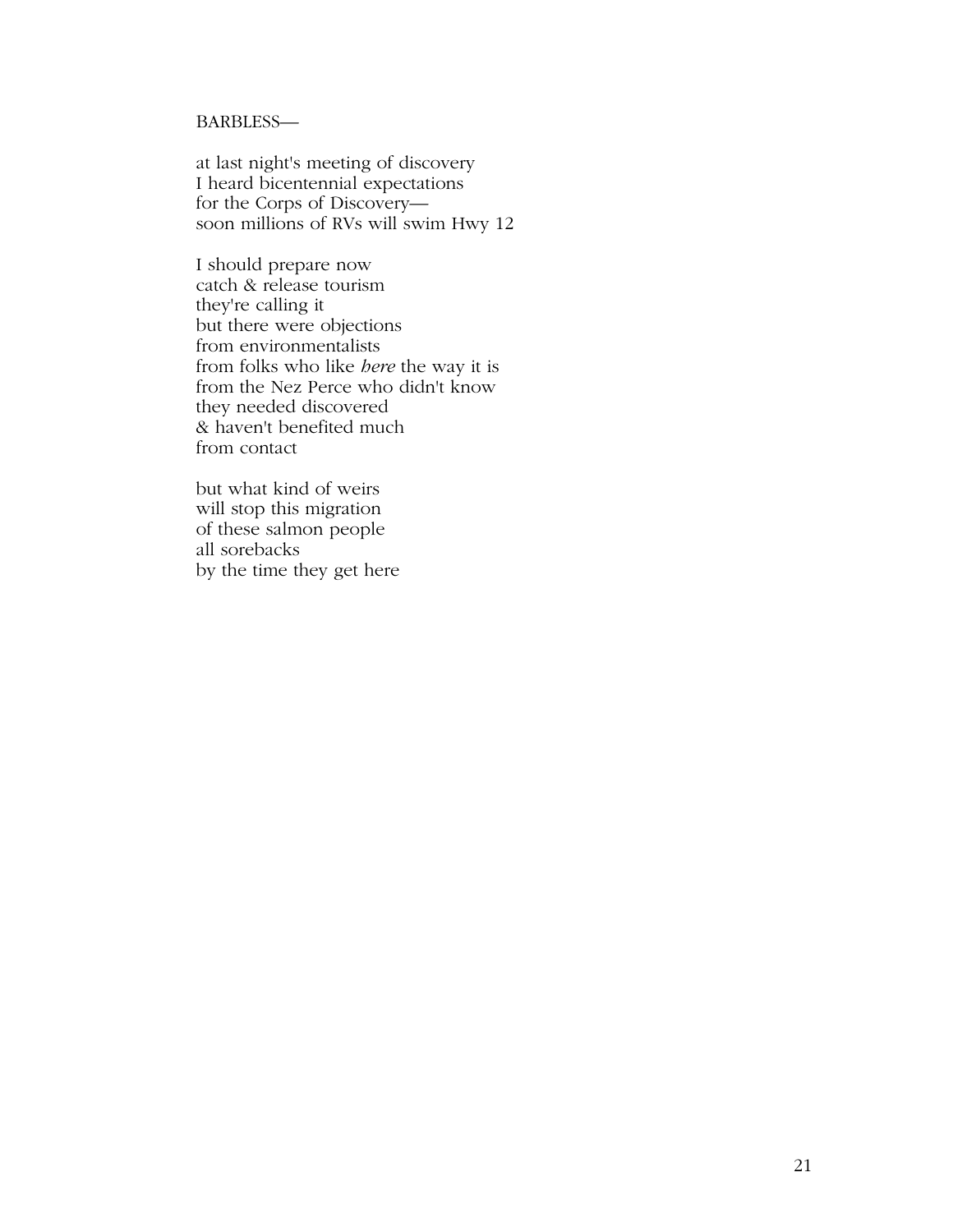reenactment—

cruised a little timber today need a pitch pine for a dugout what journals say the Corps of Discovery used when they camped with Nez Perce here across from the mouth of the Northfork

found pines large enough knots might be a problem in ones close to the house & size will be a problem with me working alone

I'm not as strong as I was but I should be able to handle a three by twenty foot log that'll make a decent size canoe, one large enough to run the Clearwater too bad the Snake & the Columbia are so dammed the only way I can paddle to Ft. Clatsop will be on a boat trailer.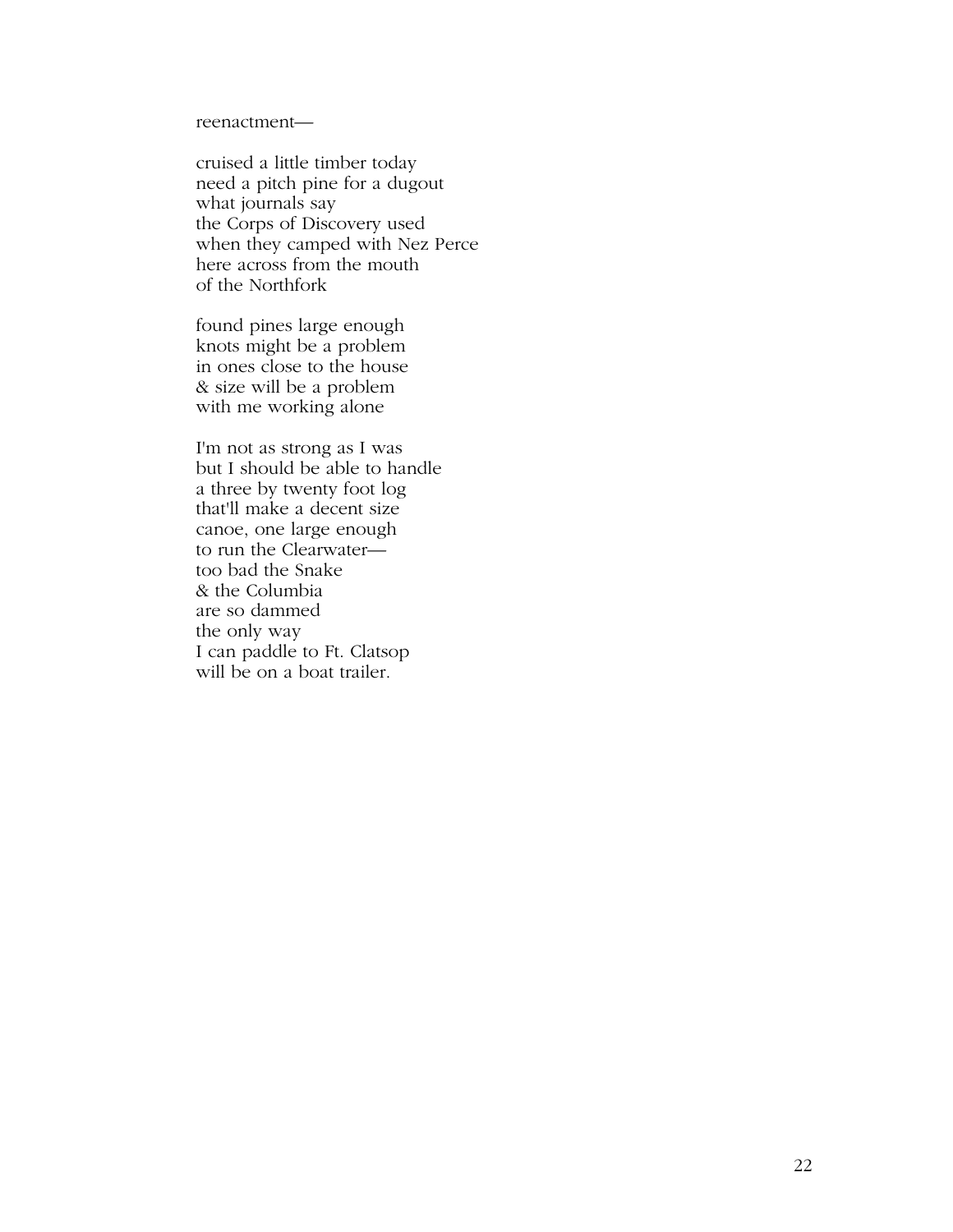## SNOW FLIES—

snow flies are rising don't know their proper name only know that their hatch signals the end of summer

a few yesterday afternoon more after dark enough to be swirling snow like the tiny flakes of arctic nights

& here they are this morning blown along with the leaves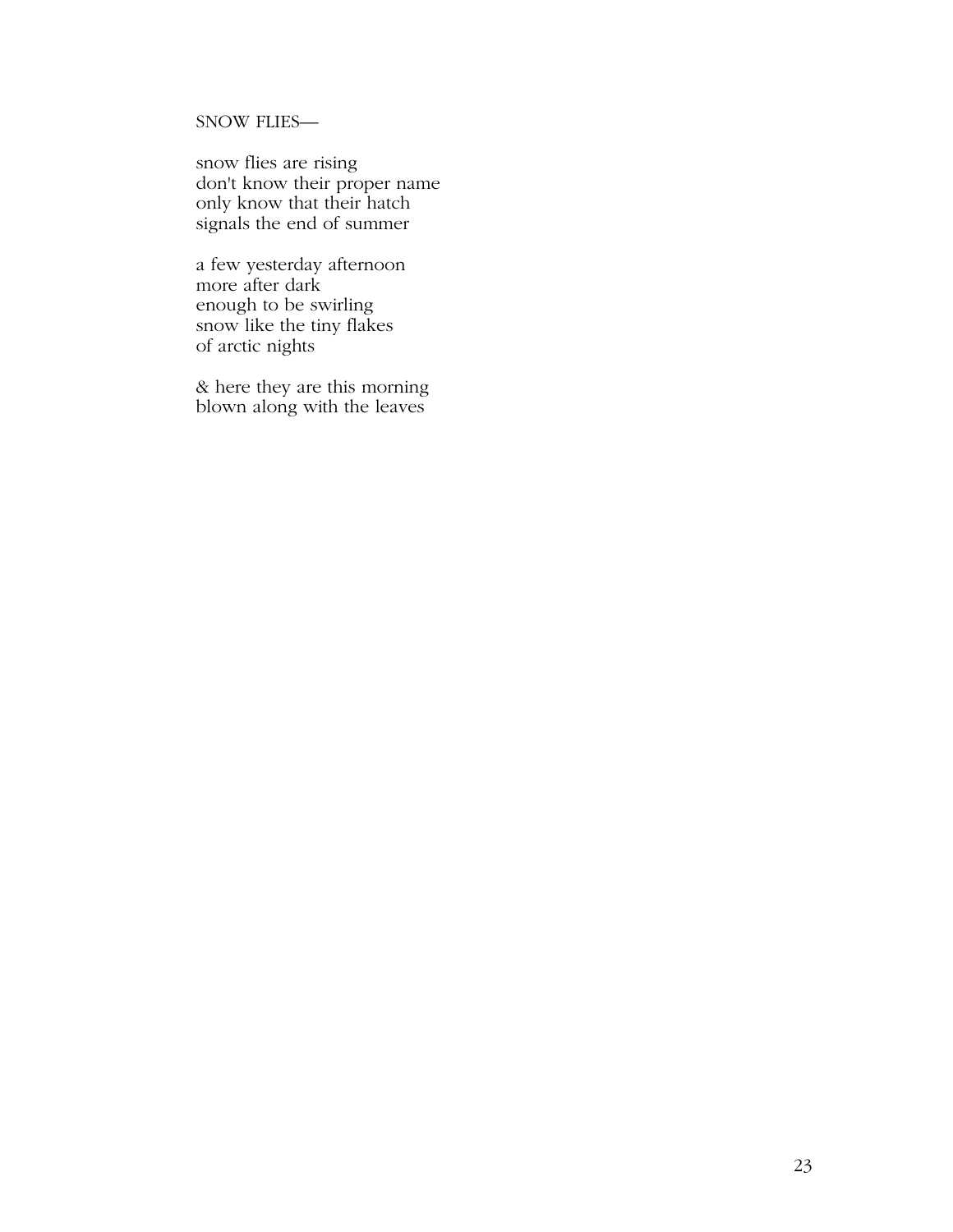hunting this morning—

quiet fog gray & breathless almost respectful of the bear drunk from fermented apples that precedes me from seedling to seedling—I slip between stems as I sample fruit from trees along the bear's backtrail searching for the one seedling that might be a patented success the apple growing forbidden knowledge but an out-of-sorts wife who thought I was in the shop working, waited breakfast till it was ruined & now would flay that bear with a willow switch if she thought it were me.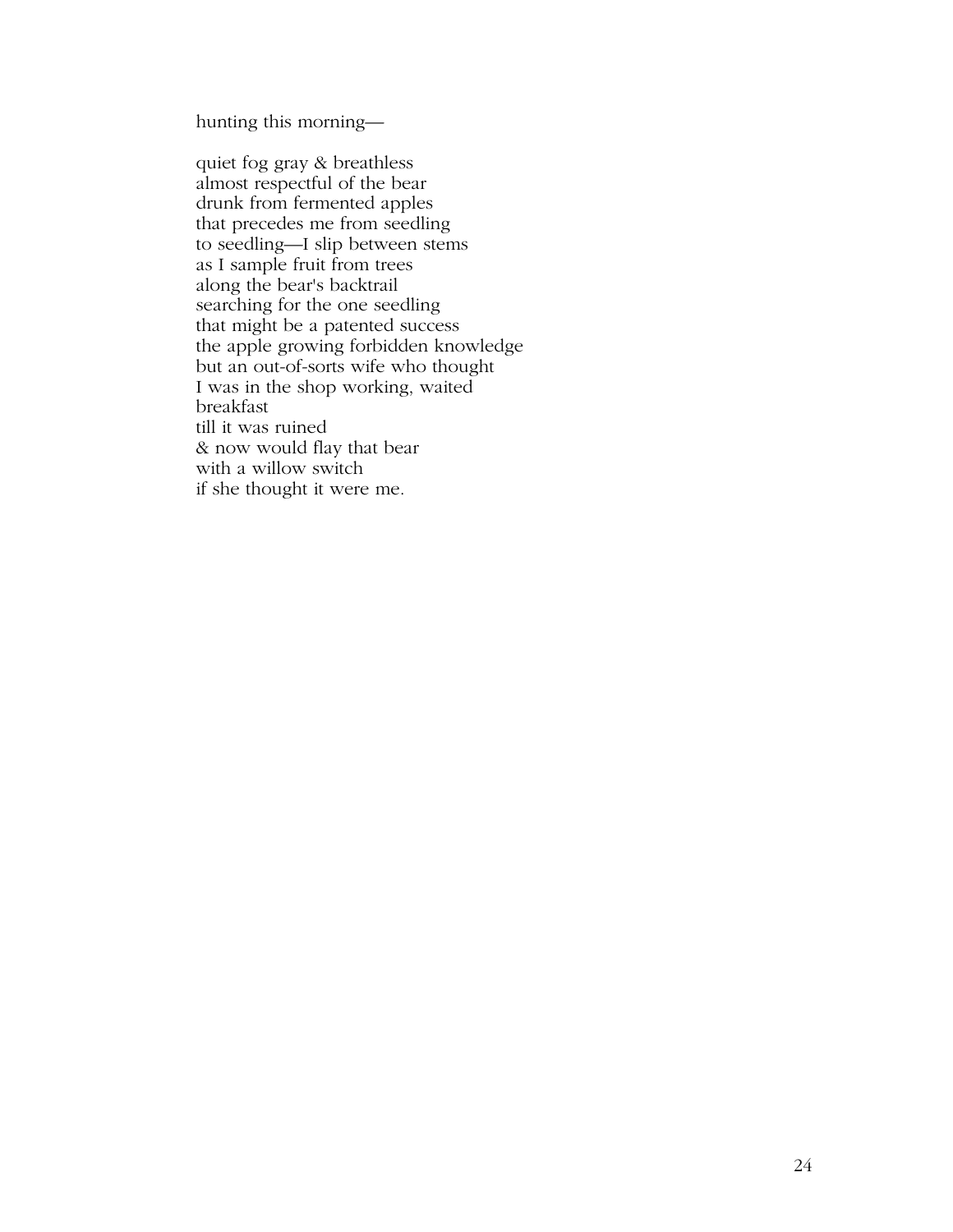## ADMIDST LIGHTNING SHIVERS

& slant rain with two dogs chained & one cowering the coyote stole close stole the old pea hen off her nest her last cry late as thunder.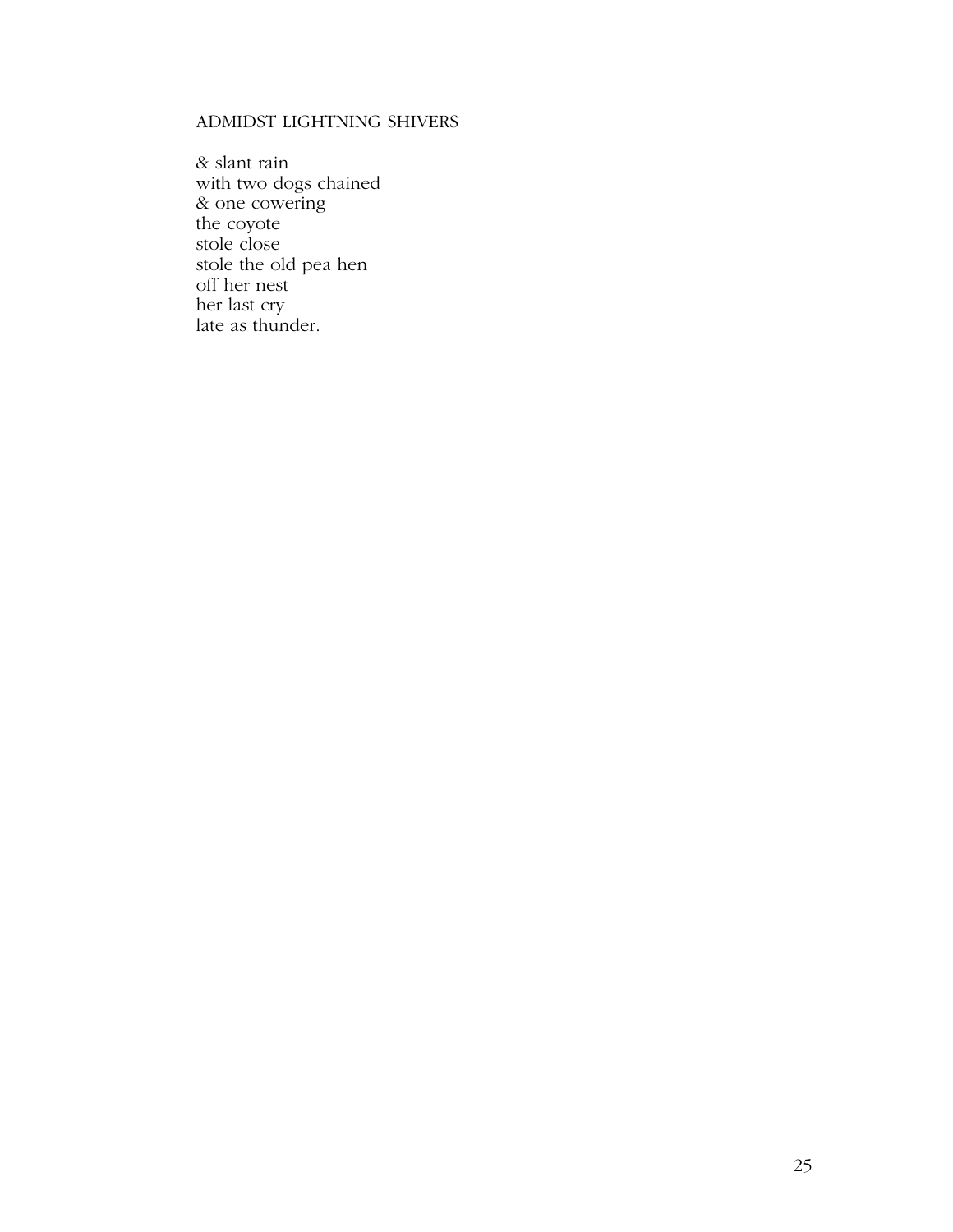designed to deceive—

along the Truckee where big browns stalk minnows within city limits I, to a stout hook honed sharp wrap thread & yarn a tinsel tag a bit of flashabou a bucktail wing & beadchain eyes it looks real like Reno after dark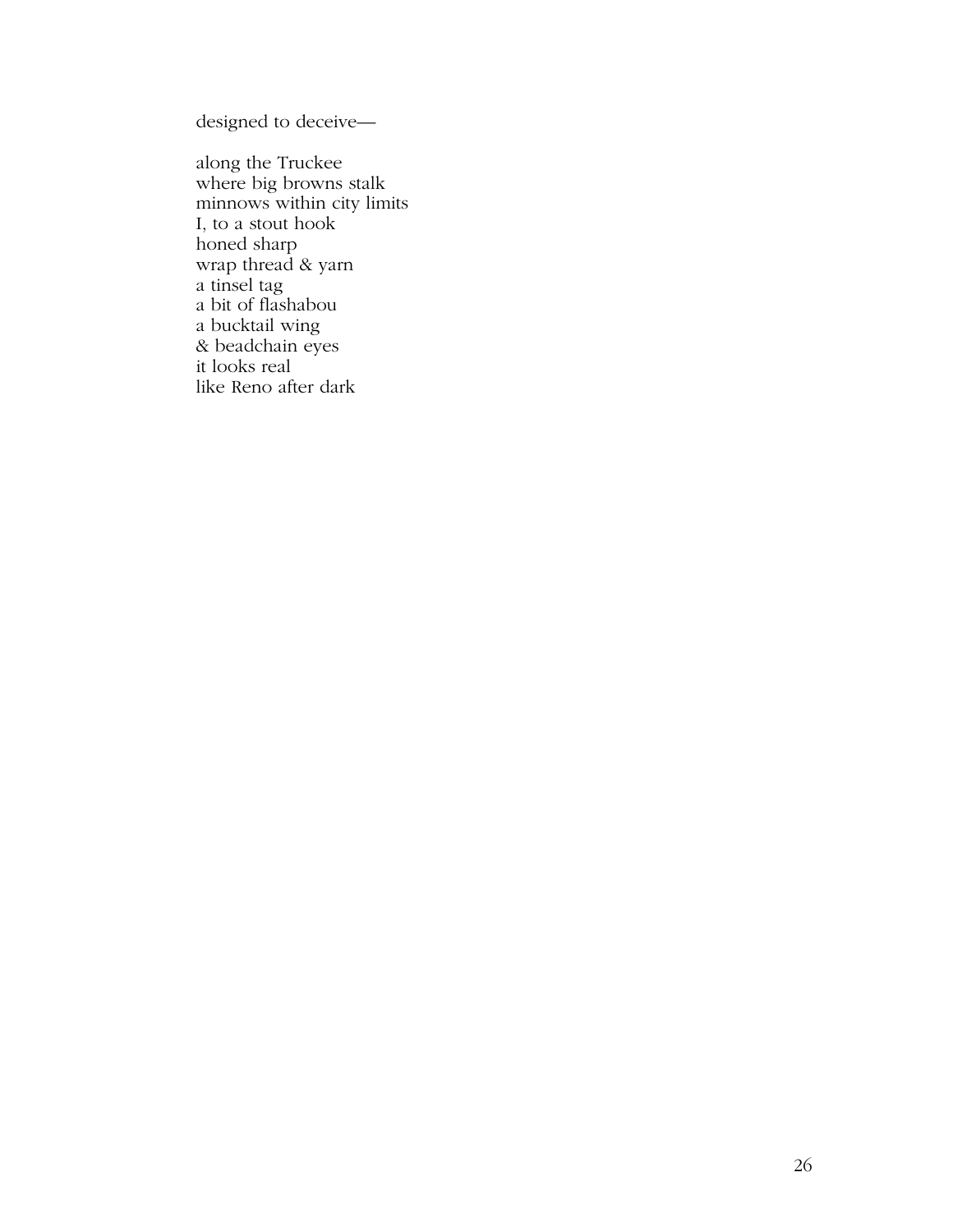salmonthoughts—

in deep water i rest tired flesh i no longer feel feeling instead only this need to arrive at a freshet i remember darkly darkly dark . . .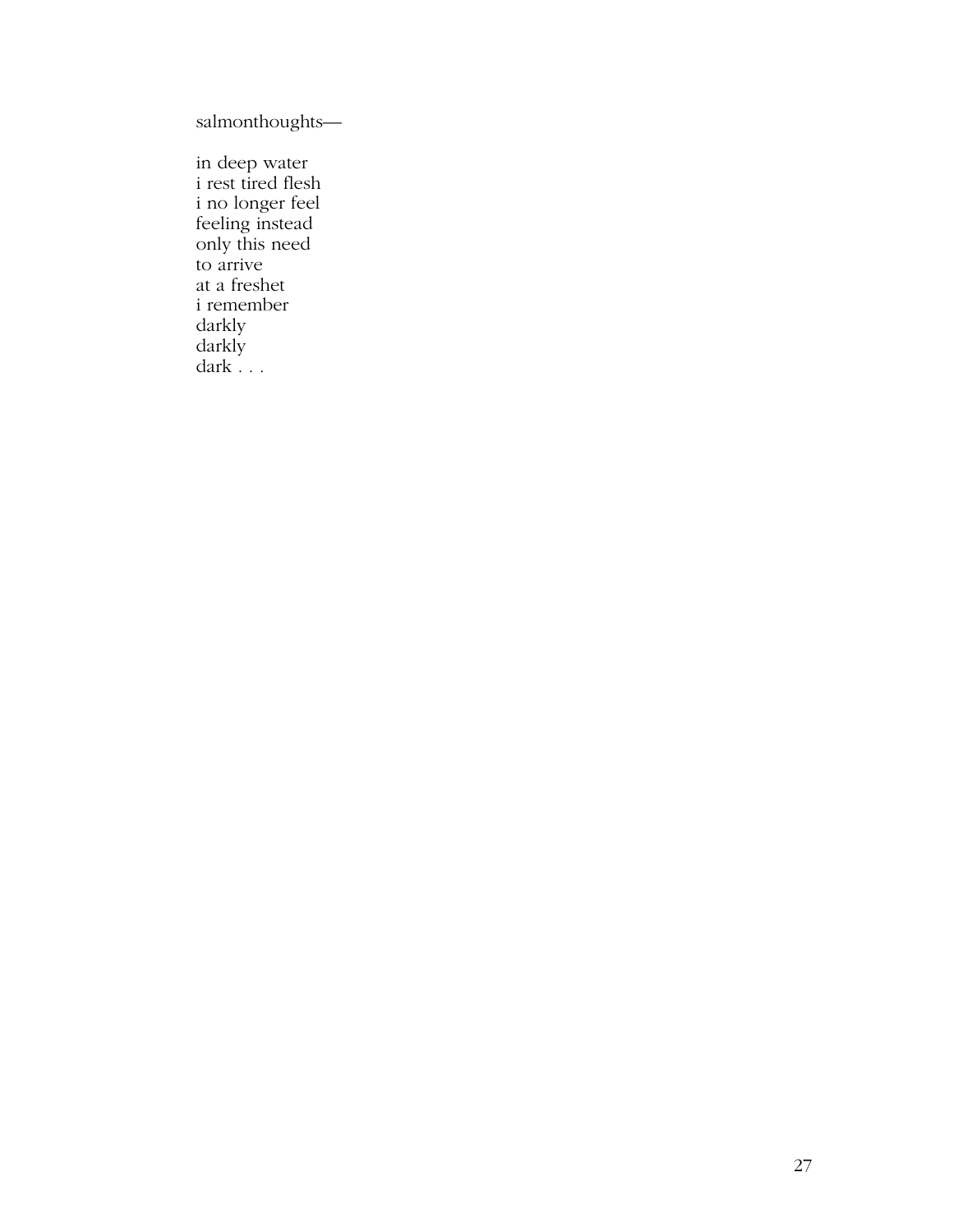## **section two**

a message sent along the mail route—

at breakfast I almost grasped why two millennia of saints have awaited a promised return with murder in their hearts for other saints who read text differently.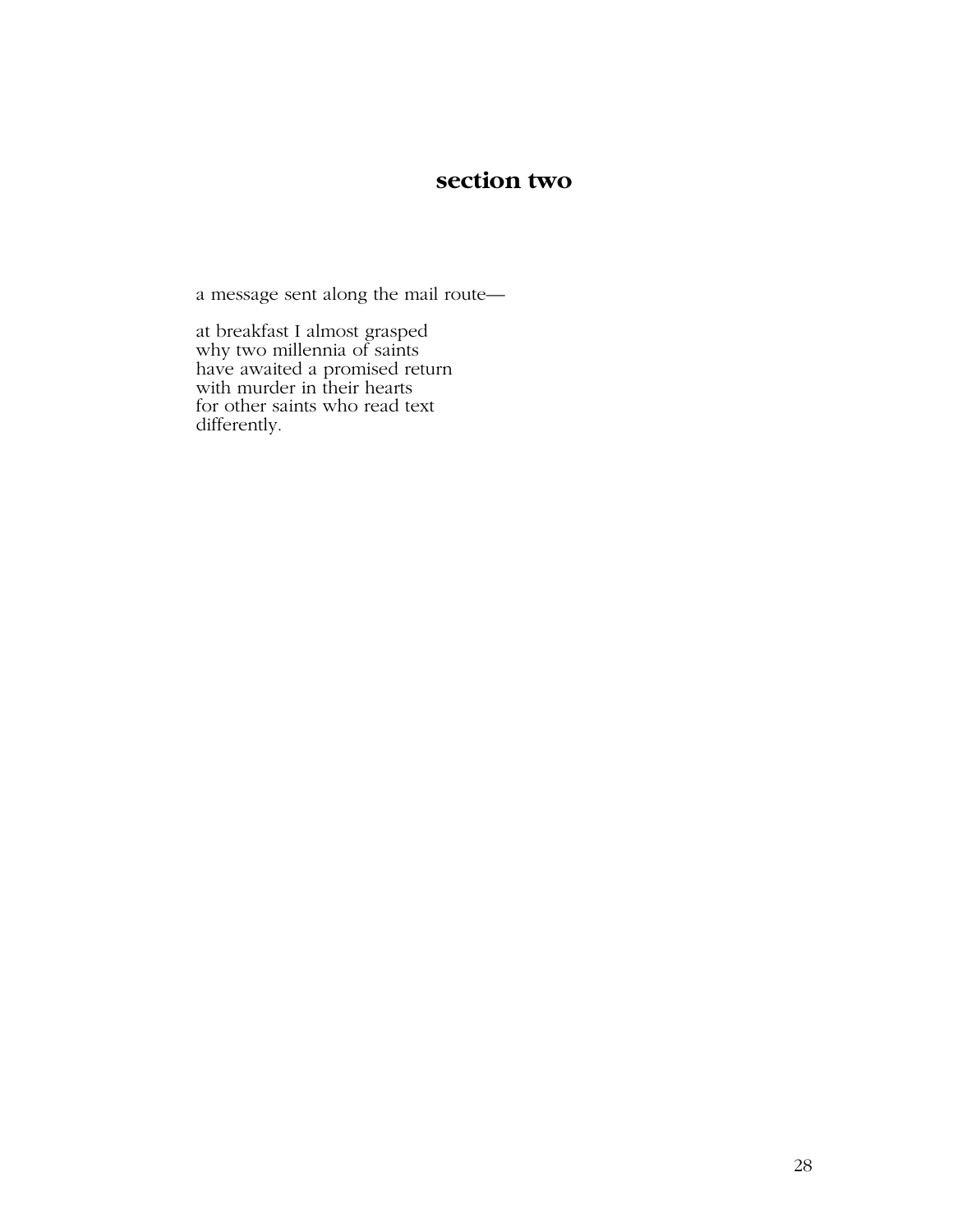bobtailed—

carrying the no-tail gene the tabby kitten, her littermates gone, chases her hindlegs curlycued as pigs' tails before batting drying sassafras then tumbling over a briefcase & pulling herself atop piled books where her mother sleeps in sunshine—she wants to play with her mother who licks the rectum that might cost the kitten her life—

still attached by placenta a deformed little girl reaches up to grasp the finger of the surgeon operating on the fetus that only asks for the life granted to that kitten by human compassion.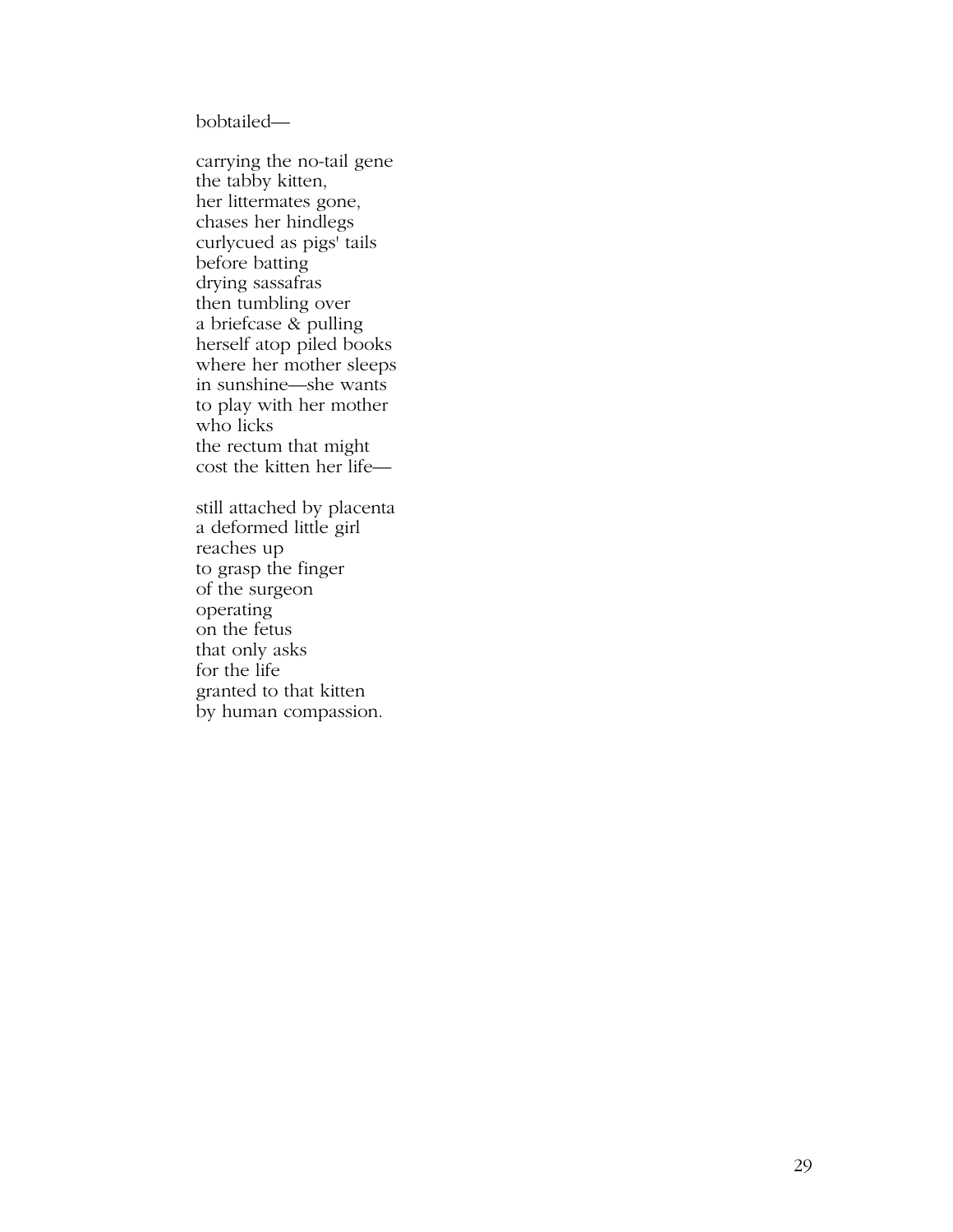1.

no rules exist when playing chess with Satan who employs a clever ploy, preaching Christ as *morethanenough*  fulfilling all needs of heavenbound saints while laying on healing hands, praying forgiveness & teaching an immortal soul his white bishops threaten ranks & files with silence if any dare challenge historical exegesis

#### 2.

you thank the ruler of this world who said, "You shall surely not die" for supplying your needs for healing your body for covering your sins you believe as Eve must have that heaven is your home when Christ promised the earth to resurrected saints *who will you blame if you fail to have enough?*

3.

a gambit pawn sacrificed you await a destination never yours not seeing the lie that'll force you to purchase whiteness while the earth wobbles towards a promised return & the binding of that liar who plays both sides of the board till checkmated by posted knights supported by the king of kings.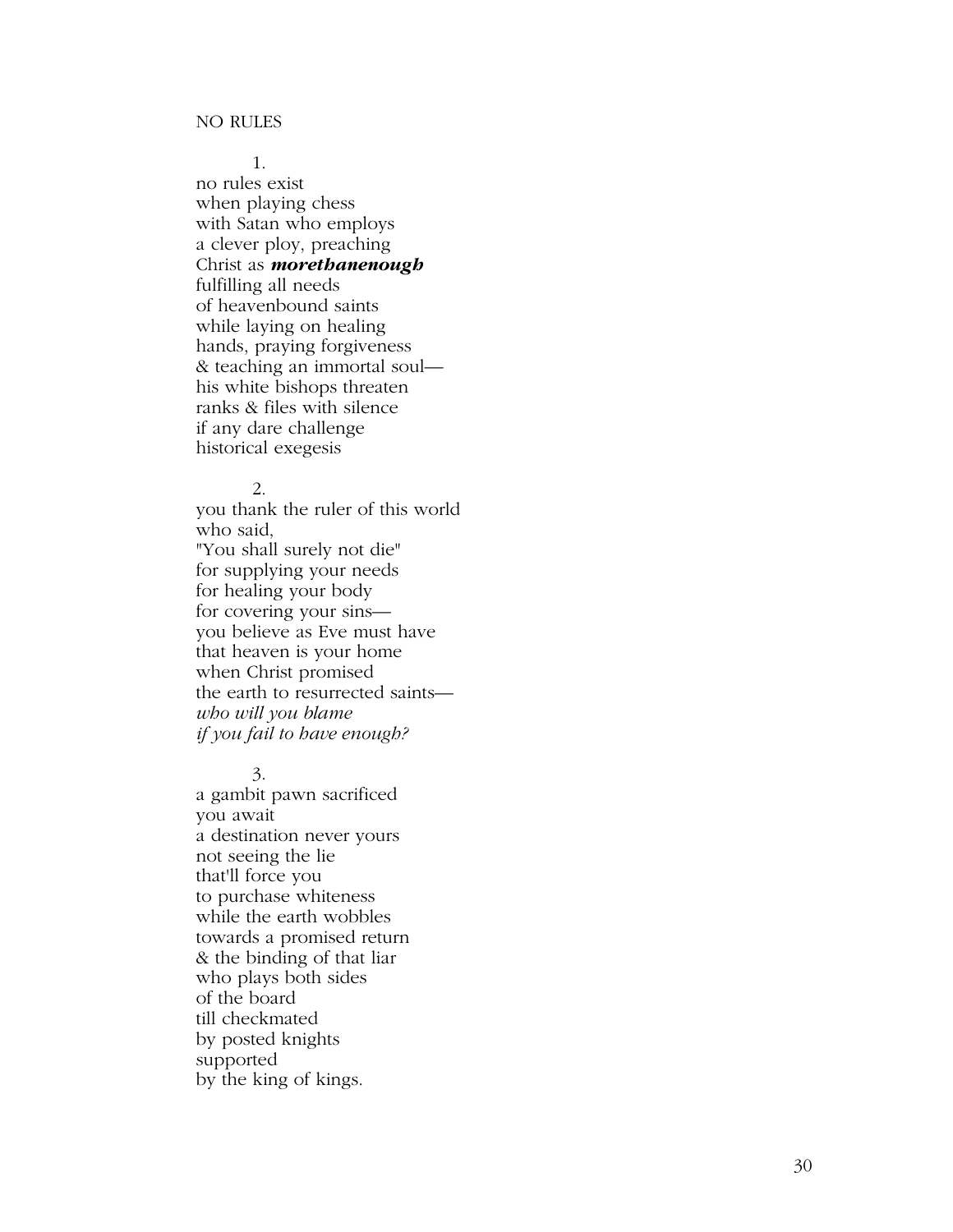#### **CONFORMITY**

Fog squats heavy along the Clearwater as slushy drizzle pushes into our carport turkeys waiting to roost that slush becomes snow obscuring river & pines as traffic on Hiway 12 slows: plows & sand trucks busy on Lolo Pass leave downriver travelers to struggle through as best they can.

The minister coming for a visit a heavy hitter from two hundred miles away comes for the two who might leave the flock comes as a mailman delivering good news the fellowship, its fruiting leader girdled by porcupine, has been regrafted onto roots of evangelical orthodoxy…

seven churches on a mail route, one without reproof, none among the multitude professing heaven as home—

*Will you have problems attending Sundays?*  Yes we will the Sabbath is the seventh day. *What about Christmas?*  Yes, we'll have problems inserting Christ into a celebration of the sun's rebirth. *What about fellowship with Christians who believe they're going to heaven?*  Eternal life is the gift of God no one receives it by fornication in the backseat of a Chevy—

the first Eve believed the serpent "You will not surely die" she ate & died cursed with desire for her husband & pain in childbirth; the second Eve believed the old dragon "You have an immortal soul" so she took to herself knowledge & was cursed with desire for her husband Christ Jesus & with pain in childbirth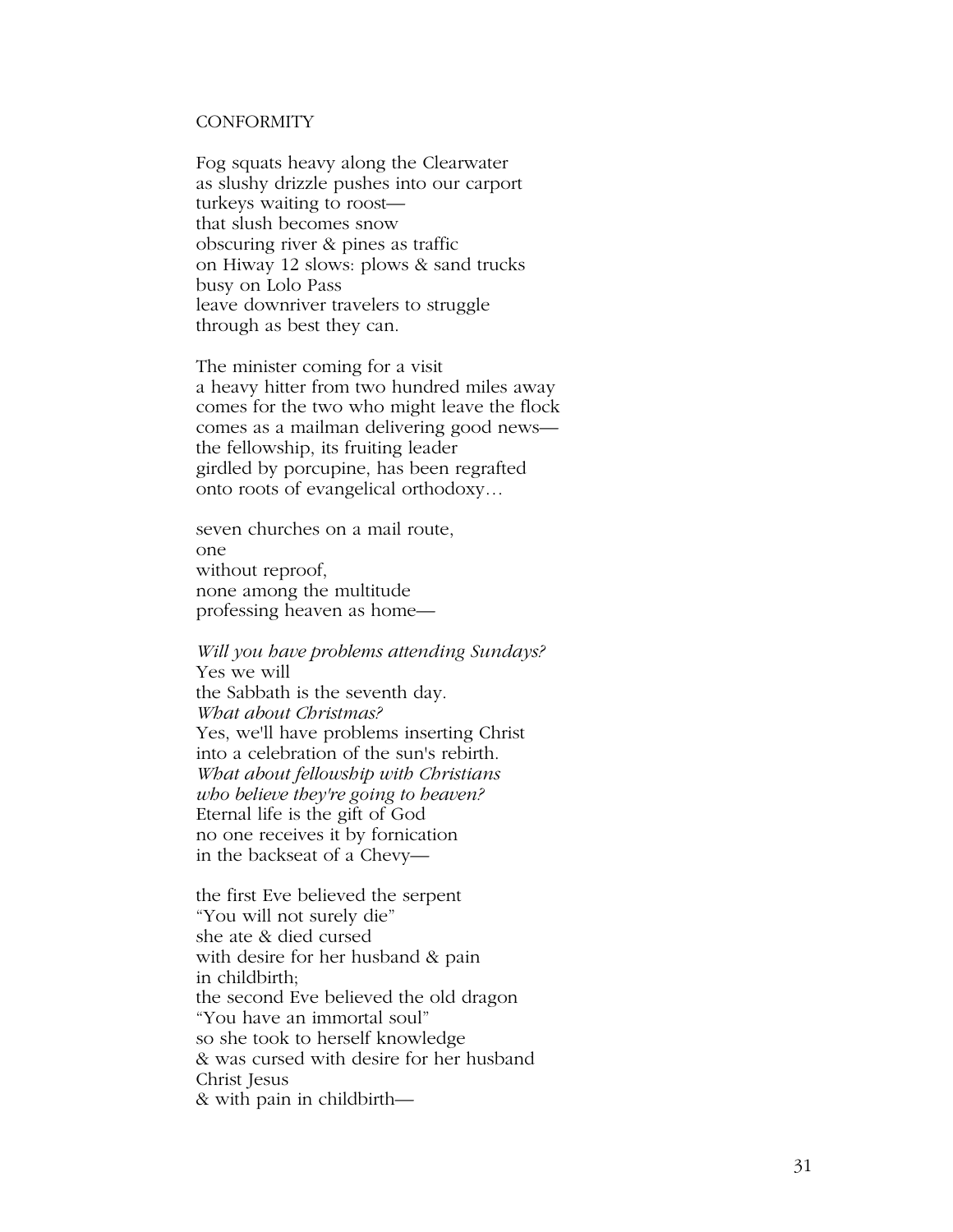the Church will live through the Tribulation when disciples are born as heirs of God at Christ's return.

Intelligent men proclaimed heaven the destiny of the dead even before Plato's *nous* cooled into *psuche-*  it wasn't to *Theon* that Christian fathers turned but to this Greek to find saints in heaven.

The heavy hitter's message is *repent & fear Him who can kill body & soul*  said as if I should tremble before a terrible troll able, from under the bridge of consciousness, to reach through time to throttle a simple design to reproduce his message delivered to ensure conformity.

Snow piles up its windswept whiteness covering now even the fresh dung of roosting turkeys, their soft whelps strewn like dirty laundry one sock tossed at the cat one with boots shirt over a dining room chair jeans on the bathroom floor sure I was taught better sure I get complaints but I'm able to live with clutter till I know company's coming then I put on the whole armour of God that protects against doctrines of demons, *"You shall surely not die"* 

I will die as will the heavy hitter the grave, not heaven, awaits us *the dead know nothing* as we decompose our belief or unbelief consigning us neither to heaven nor to an everburning hell but to a resurrection at a predestined time the heavy hitter protests, *To be absent from the body is to be present with the Lord*.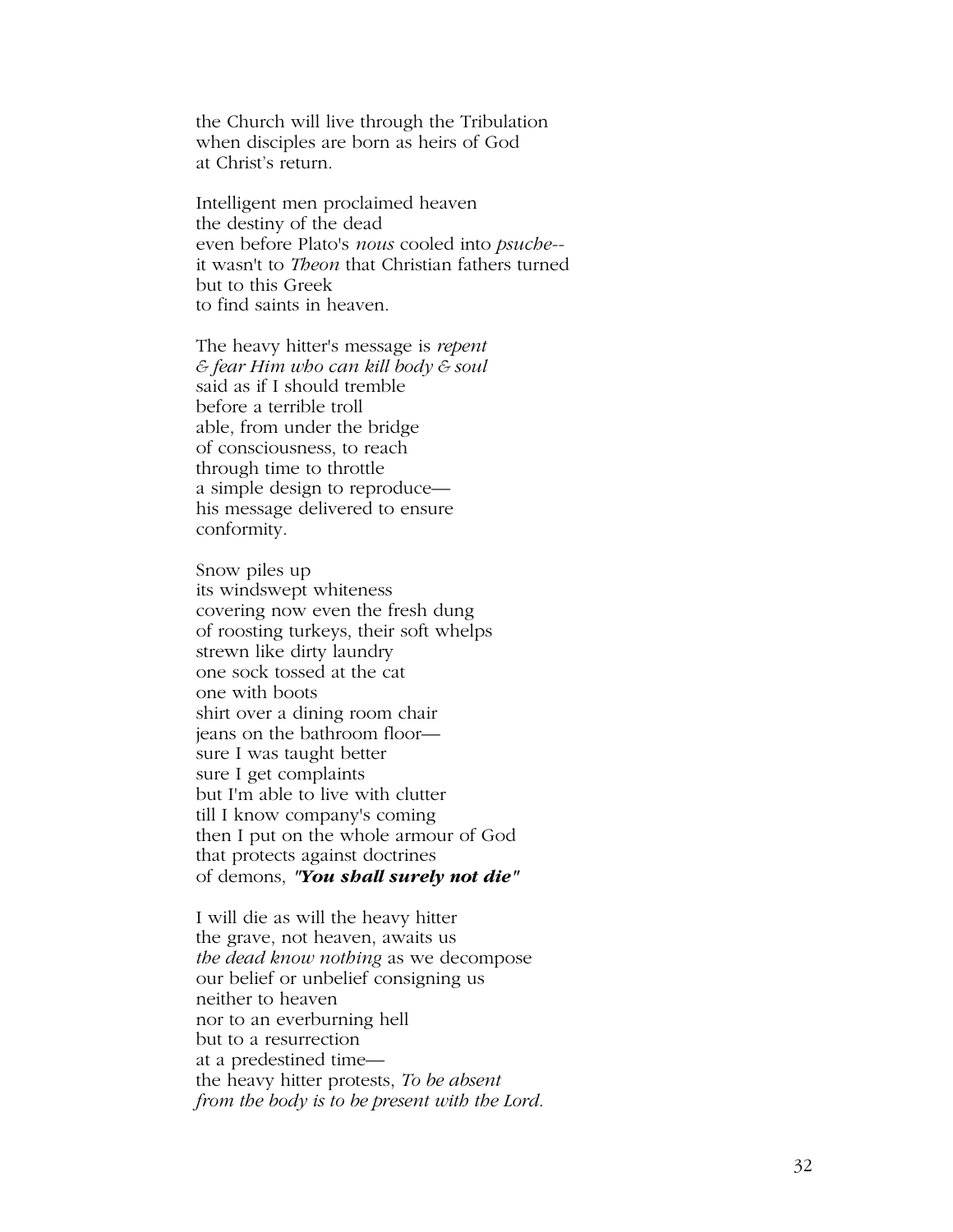But we aren't absent till resurrected death doesn't change atoms into energy we are earth of this Earth & if not resurrected we will remain soil here where snow falls on both scholar & skeptic.

The new leaders' pinchhitter struck out on a winter night when no game should've been played but can anyone who doesn't live by Faith even understand why he was sent?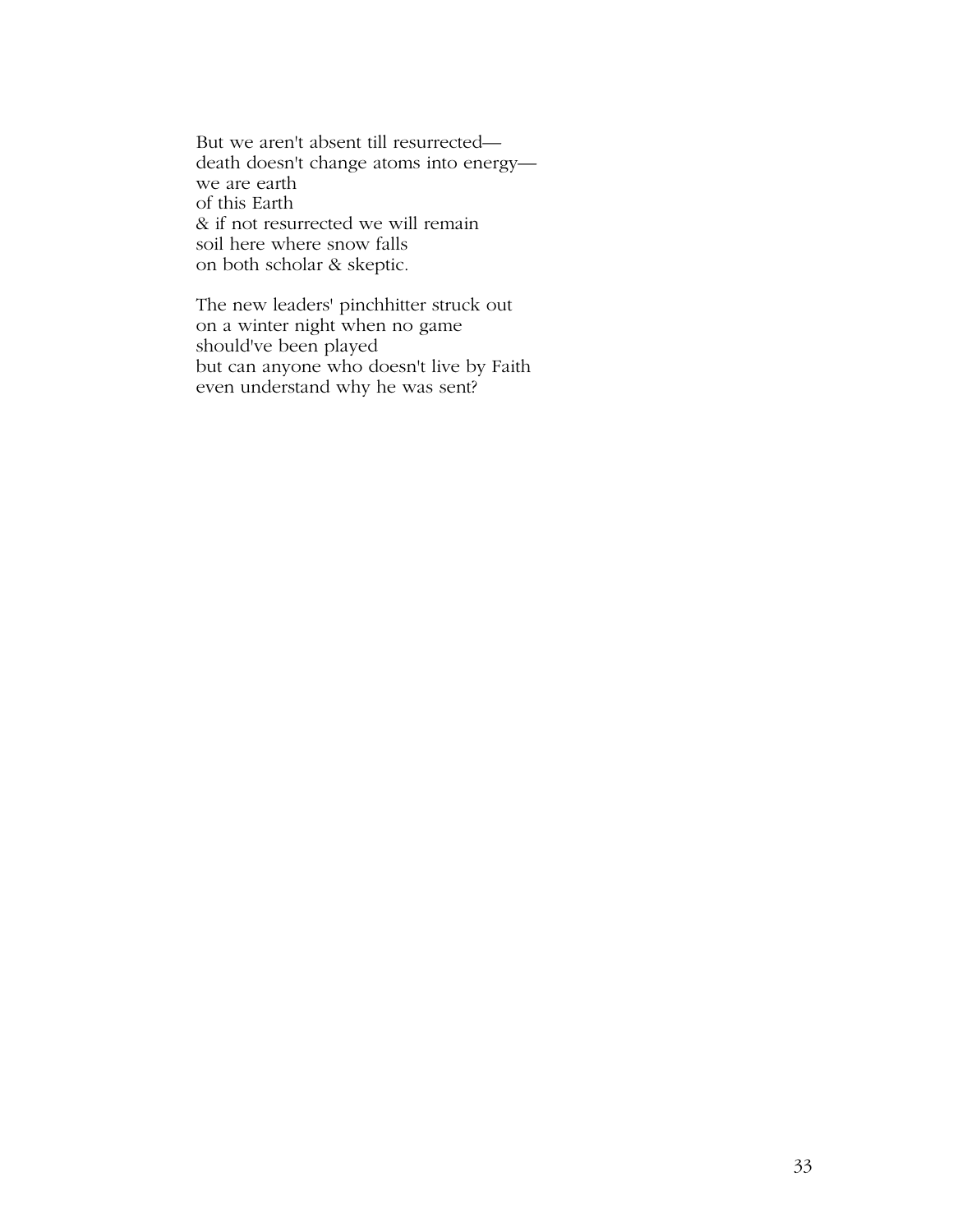Today's News—

terrible premise certainly clones without souls given as the reason to resist stem cell science man is tripart *psyche, pneuma, soma*  breath, life, flesh life is in the blood so man is breath, blood, bones. Which will be forgotten?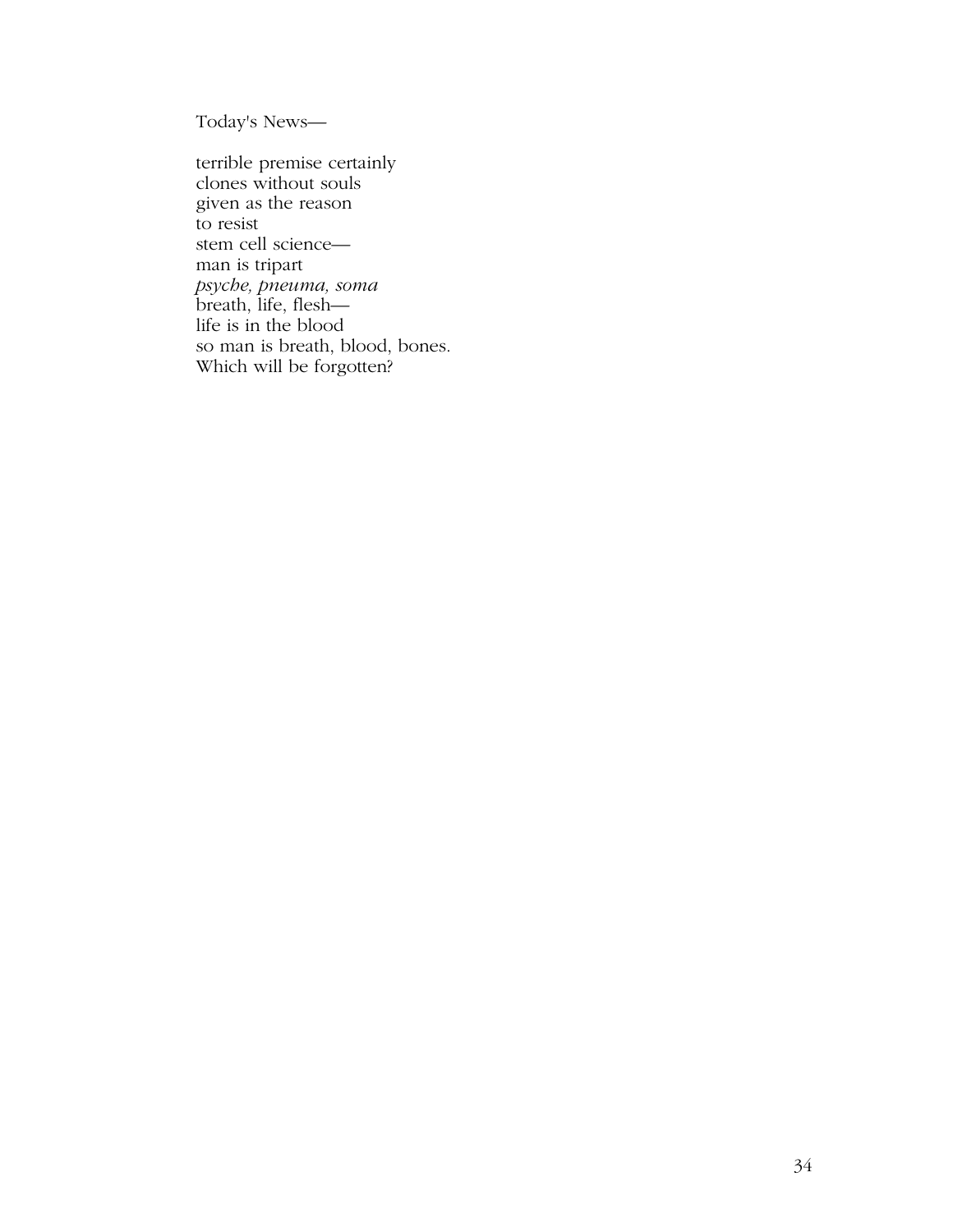#### AN ANNOUNCEMENT

on late night television: a "World Famous Evangelist" is coming to a nearby town haven't heard him speak since a fight with his father separated him from our fellowship itself reduced since a deacon rent faith into linen strips, each becoming greased patching around musket balls aimed at one-time brothers: civil war is never civil when possession of tithes means staying in print— Christ won't return till the good news is published *the one who endures will be saved*.

But throughout the World the gospel preached *just believe and you will be saved*  is the wide road found by many narrow is the path to life: it doesn't go by Sabbath day farmers' markets or garden club tours or a riverboat casino's picnic or bass fisherman casting to sulking largemouths.

His voice golden this World Famous Evangelist when he was heard coast to coast greeting friends described the narrow path while he stood on that wide road.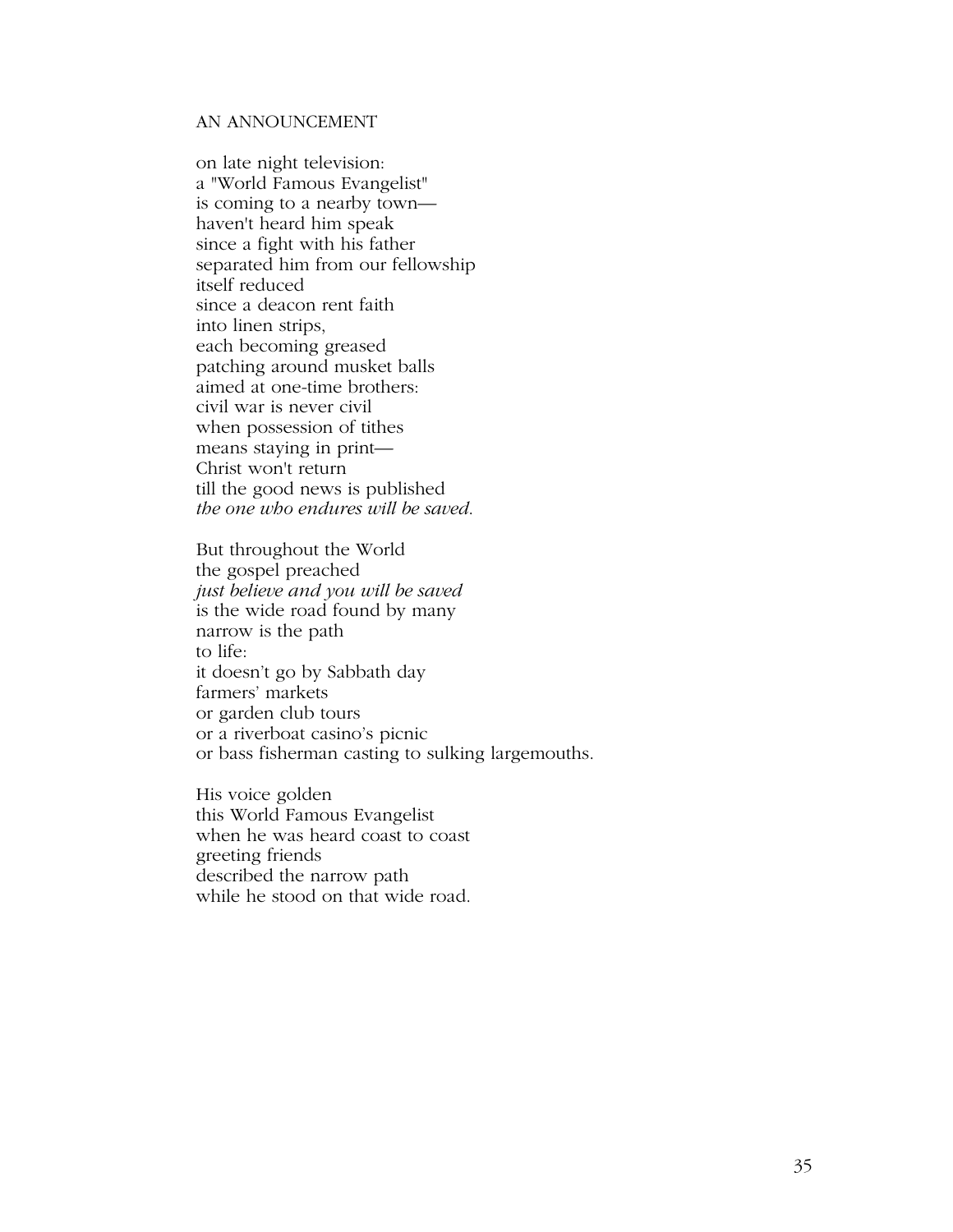### CONDEMNING LEGALISM

fiery sermon preached in Samaria prohibited Israel from returning to Jerusalem commanding instead Feasts of the seventh month be celebrated the Eighth these ten tribes lost their identity & their God in their wars & their migrations—

fiery sermons preached in America prohibit judaizing the Sabbath, changed from the seventh day to the First Day of a Second Week becomes remembrance of the Second Covenant—

but those reborn Feasts of the *lost tribes*  have been mostly forgotten as has been the Sabbath this Sunday I watch weigh-in ceremonies for a B.A.S.S. tournament the winner to get a boat & a truck that'll be sold so he can fish next Friday, Saturday & Sunday on another lake in another state.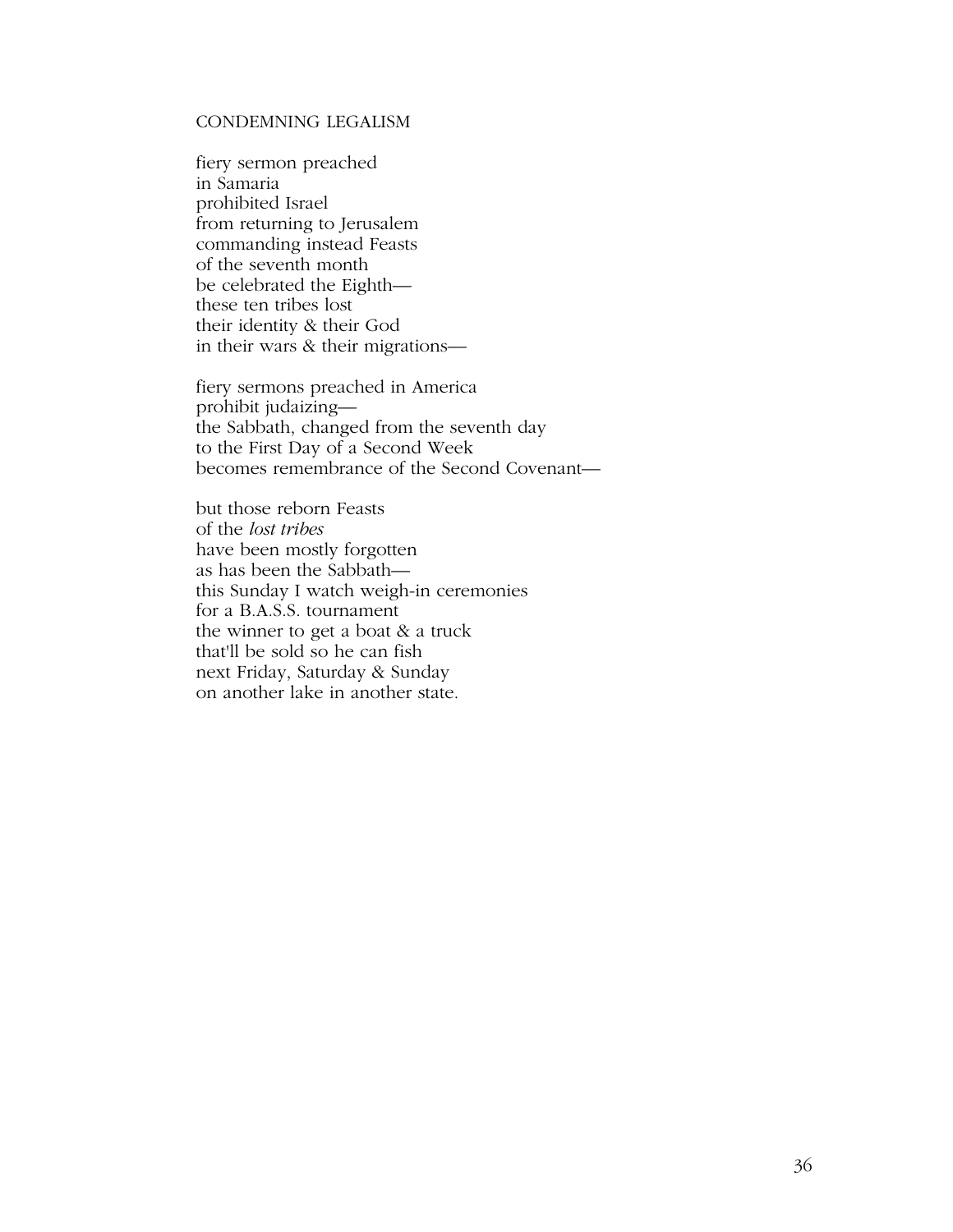## ON A SUNDAY AFTERNOON

in an Anchorage pizza parlor I sat behind four ministers who each on TV that morning had preached love & mercy but now were haggling over how to divide the money.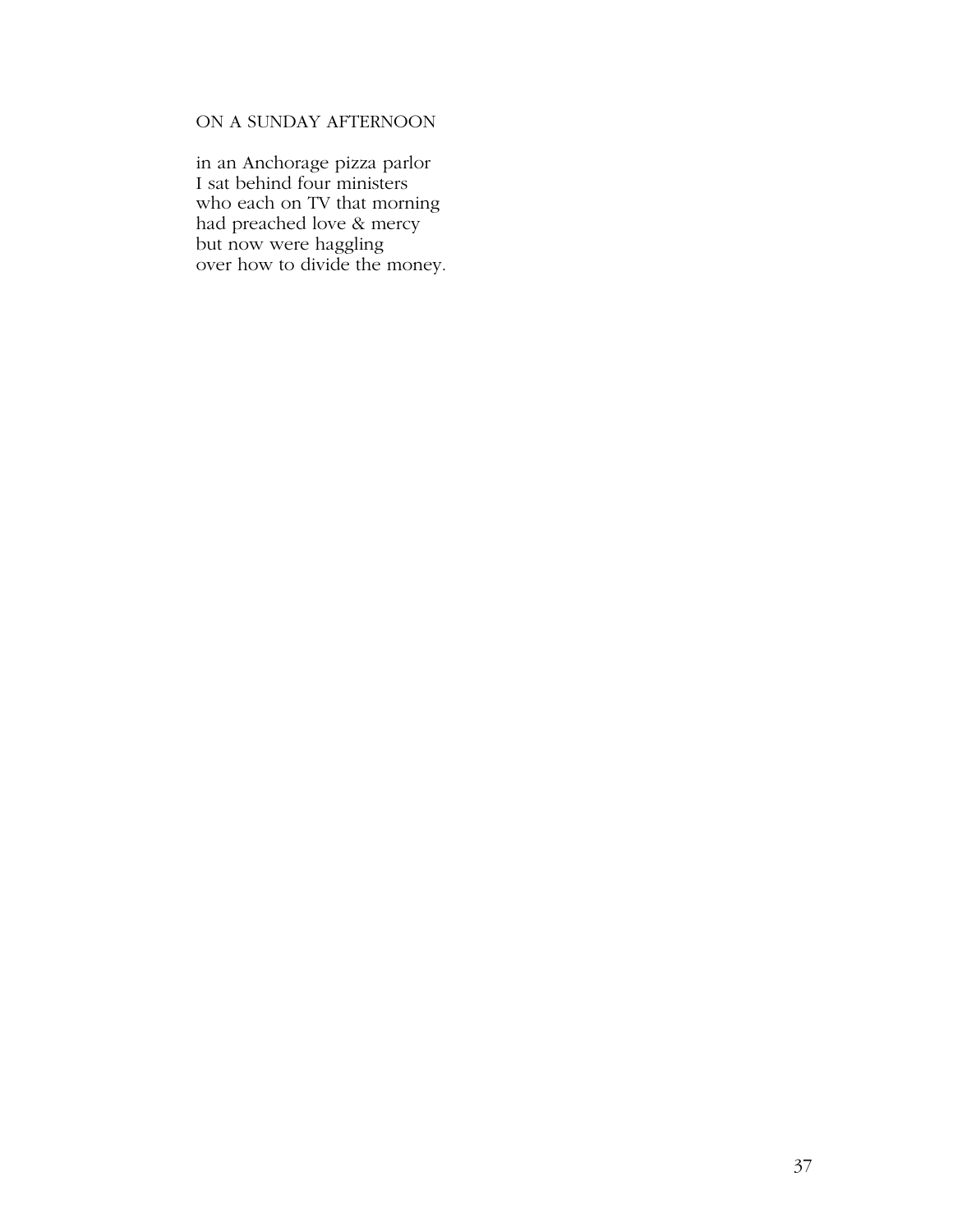## ON THE END TABLE

Kristel's red Persian sleeps among stone chessmen, salt-still Crusaders armored columns pushed off the stone board at Armageddon.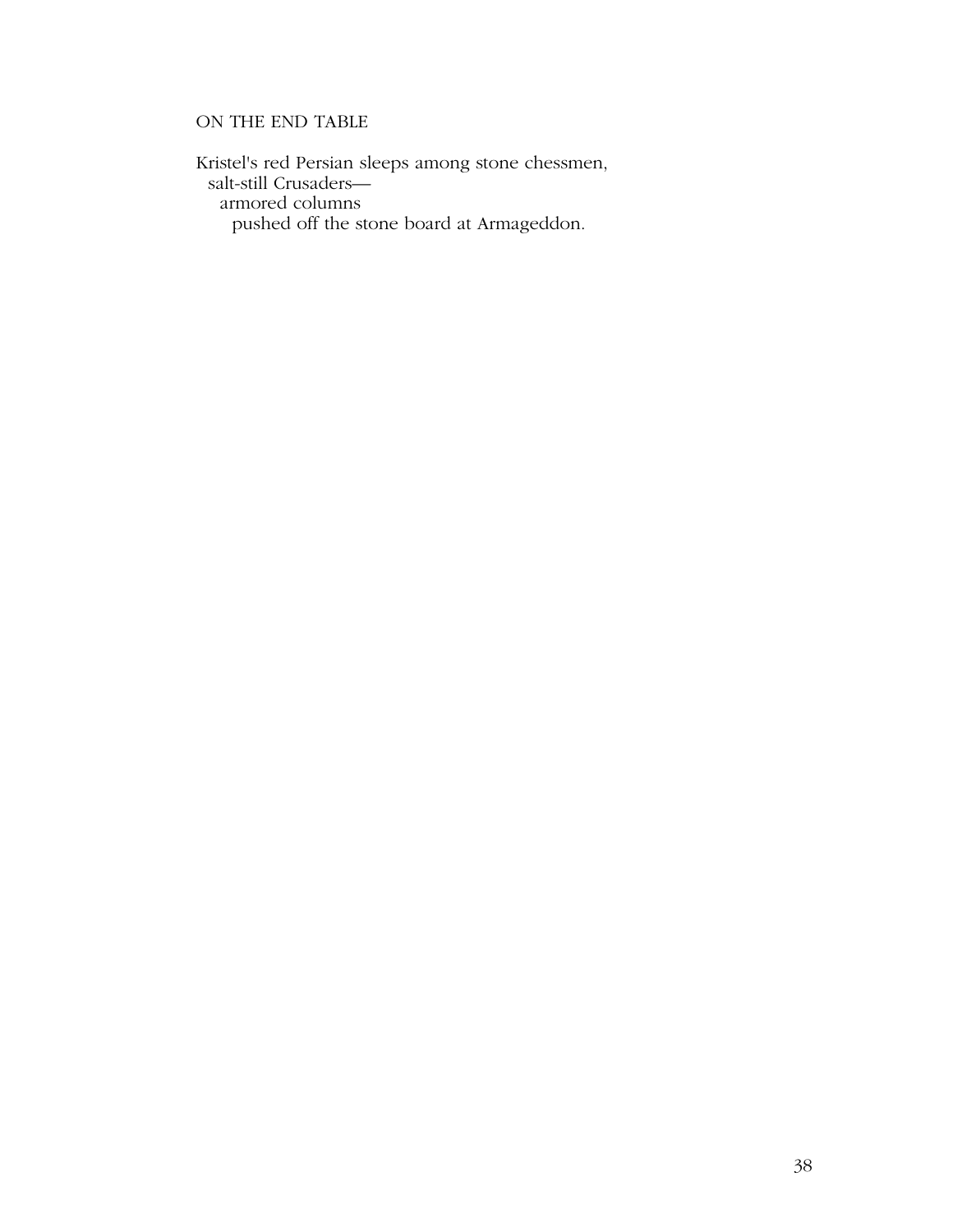#### RESCUED—

Thirteen when I met him the Adventist minister at Oceanlake a big man taller than my six feet middleaged stout without the soft body expected from men who toil with their minds he said he'd been an Alaskan bush pilot had cracked up four planes before he changed vocations making polite small talk I asked what happened though really wanting to hear about moose hunting he said he went prop first into the mud at Turnagain the tide was out but had already turned making the mud more dangerous than quicksand so all he could do was sit on the tail of the plane watching the dirty water bear down on him he could see rescuers along the muddy shore waiting for the dirty water before they could launch a boat but shore looked higher than the tail the tide would reach him first he needed rescued before the dirty water swept him away so he prayed & unlike Hemingway's trench soldier he kept his promises to tell of his salvation